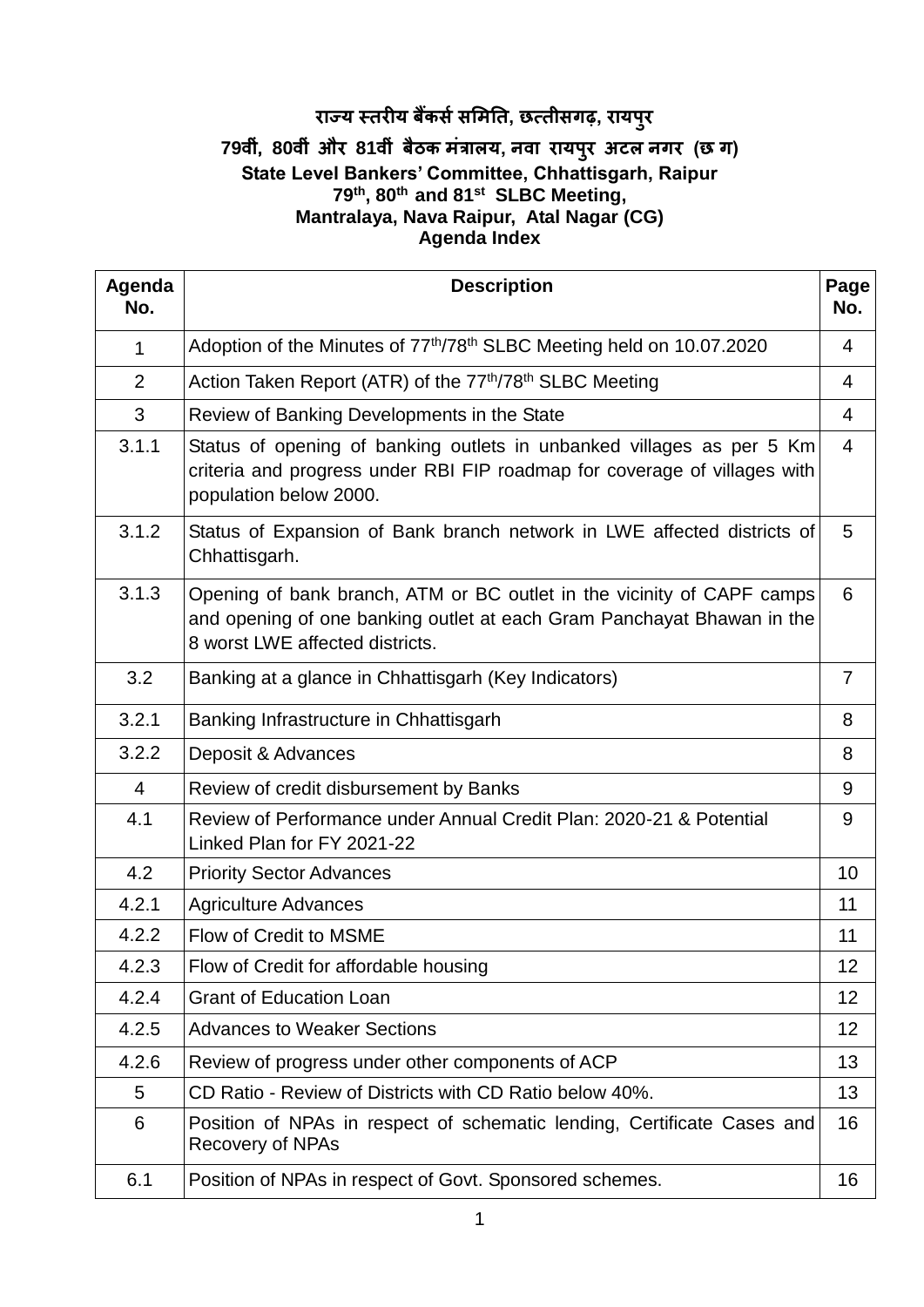| 7    | Issues remaining unresolved at DCC/DLRC meeting.                                                                                                                                                        | 17 |  |  |  |  |  |
|------|---------------------------------------------------------------------------------------------------------------------------------------------------------------------------------------------------------|----|--|--|--|--|--|
| 8    | PRAGATI: Review of Social Security Scheme - Pradhan Mantri Jeevan<br>Jyoti Bima Yojana (PMJJBY), Pradhan Mantri Suraksha Bima Yojana<br>(PMSBY) and Atal Pension Yojana (APY), Claims of PMJJBY, PMSBY. | 18 |  |  |  |  |  |
| 8.1  | Subcommittee on Financial Inclusion                                                                                                                                                                     | 19 |  |  |  |  |  |
| 8.2  | Targeted Financial Inclusion Intervention Programme (TFIIP)                                                                                                                                             | 20 |  |  |  |  |  |
| 9    | Minutes of SLBC Sub Committees                                                                                                                                                                          | 20 |  |  |  |  |  |
| 9.1  | Monitoring the Progress under Doubling of Farmer's income by 2022                                                                                                                                       | 21 |  |  |  |  |  |
| 9.2  | 21<br>Monograph on the State of Sikkim's Organic Transformations to promote<br>organic farming in the state.                                                                                            |    |  |  |  |  |  |
| 9.3  | Determination of crop duration for each crop.                                                                                                                                                           | 21 |  |  |  |  |  |
| 9.4  | Review of Prime Minister Formalisation of Micro Food Processing                                                                                                                                         | 21 |  |  |  |  |  |
| 9.5  | Implementation<br>central<br>of new<br>sector<br>scheme-<br>financing<br>under<br>Agriculture infrastructure fund:                                                                                      | 22 |  |  |  |  |  |
| 9.6  | RBI Membership in SLBC Subcommittee for Government Sponsored<br><b>Schemes</b>                                                                                                                          | 22 |  |  |  |  |  |
| 10   | Opening of Debt Recovery Tribunal in state of Chhattisgarh                                                                                                                                              | 23 |  |  |  |  |  |
|      | Agenda Items for information and record                                                                                                                                                                 |    |  |  |  |  |  |
| 11   | Govt. Sponsored Schemes                                                                                                                                                                                 | 24 |  |  |  |  |  |
| 11.1 | <b>National Rural Livelihood Mission (NRLM)</b>                                                                                                                                                         | 24 |  |  |  |  |  |
| 11.2 | National Urban Livelihood Mission (NULM)                                                                                                                                                                | 24 |  |  |  |  |  |
| 11.3 | Antyodaya Swarojgar Yojana and Adivasi Swarojgar Yojana                                                                                                                                                 | 25 |  |  |  |  |  |
| 11.4 | Dairy Entrepreneurship Development Scheme (State)                                                                                                                                                       | 25 |  |  |  |  |  |
| 11.5 | Prime Minister's Employment Generation Programme (PMEGP)                                                                                                                                                | 25 |  |  |  |  |  |
| 11.6 | Mukhya Mantri Yuva Swarojgar Yojana                                                                                                                                                                     | 26 |  |  |  |  |  |
| 11.7 | Pradhan Mantri Mudra Yojana (PMMY)                                                                                                                                                                      | 26 |  |  |  |  |  |
| 11.8 | Stand-Up India                                                                                                                                                                                          | 27 |  |  |  |  |  |
| 11.9 | Mukhyamantri Uchh Siksha Rin Byaj Anudan Yojana (MMUSRBAY)                                                                                                                                              | 27 |  |  |  |  |  |
| 12   | Progress under various digital delivery channels                                                                                                                                                        | 28 |  |  |  |  |  |
| 13   | Financial literacy camps by Rural Branches and Financial Literacy Centres                                                                                                                               | 28 |  |  |  |  |  |
| 14   | KCC Loan & Crop Insurance under Pradhan Mantri Fasal Bima Yojana                                                                                                                                        | 29 |  |  |  |  |  |
| 15   | <b>Activities conducted in RSETIs</b>                                                                                                                                                                   | 30 |  |  |  |  |  |
| 16   | Any other item, with the permission of the Chair                                                                                                                                                        |    |  |  |  |  |  |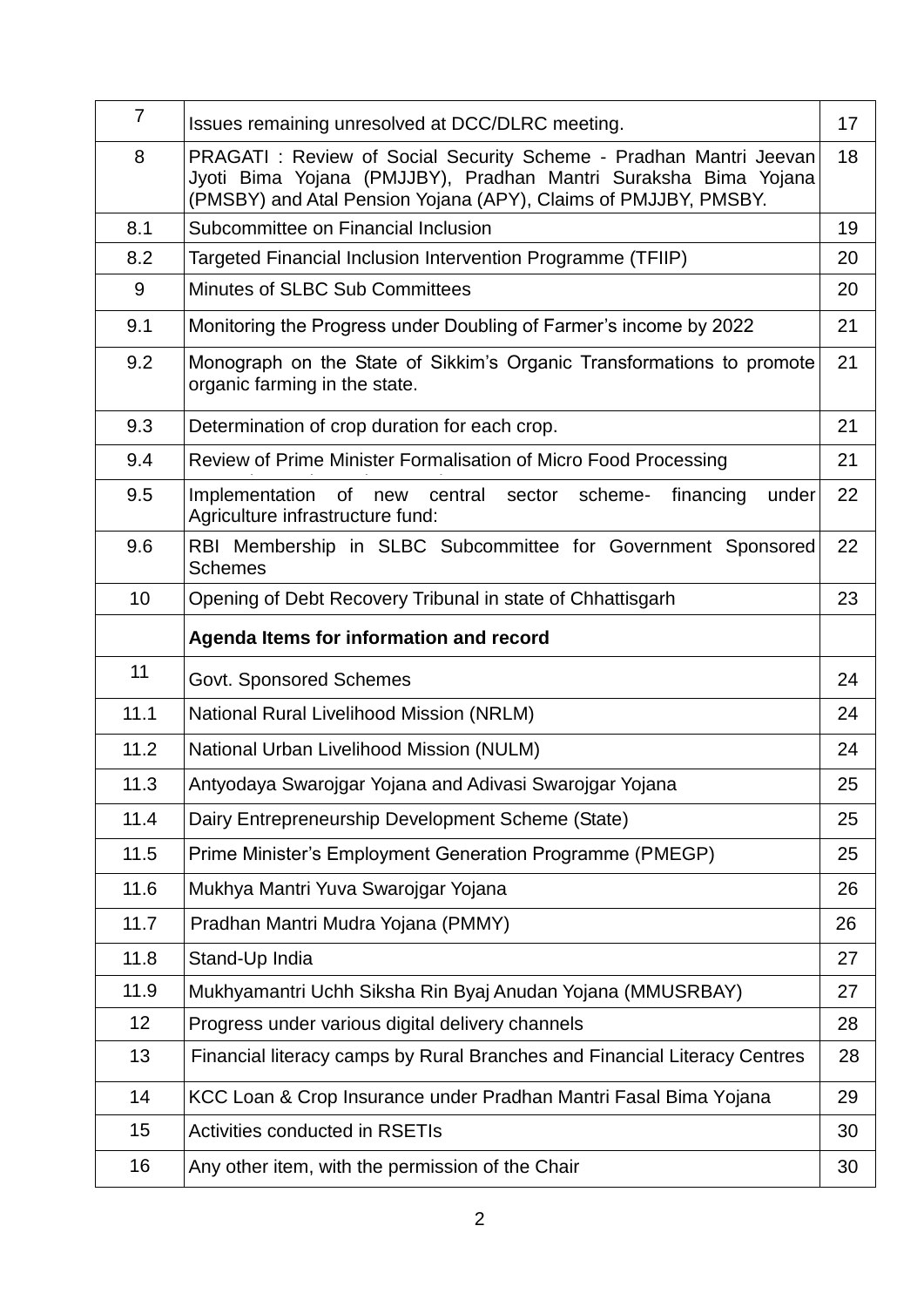| <b>Annexures</b> |                                                                                                                                            |      |  |  |  |  |
|------------------|--------------------------------------------------------------------------------------------------------------------------------------------|------|--|--|--|--|
| <b>Annexure</b>  | <b>Description (As per book)</b>                                                                                                           | Page |  |  |  |  |
| A                | Minutes of 77 <sup>th</sup> /78 <sup>th</sup> SLBC Meeting dated 10.07.2020                                                                | 31   |  |  |  |  |
| A <sub>1</sub>   | Action Taken Report of 77 <sup>th</sup> /78 <sup>th</sup> SLBC Meeting dated 10.07.2020                                                    | 39   |  |  |  |  |
| B                | Status of Uncovered Villages as per DFS GIS Mapping                                                                                        | 49   |  |  |  |  |
| $\mathsf C$      | Status of Expansion of Bank branch network in LWE affected districts of<br>Chhattisgarh                                                    | 50   |  |  |  |  |
| D                | Details of Bank wise, District wise ACP Target                                                                                             | 51   |  |  |  |  |
| D <sub>1</sub>   | PLP for 2021-22 as per NABARD State Focus Paper                                                                                            | 53   |  |  |  |  |
| Е                | Progress under PMJJBY, PMSBY and APY - Registration                                                                                        | 54   |  |  |  |  |
| E <sub>1</sub>   | Claims under PMJJBY & PMSBY                                                                                                                | 56   |  |  |  |  |
| F                | Progress under Pradhan Mantri Awas Yojana (PMAY)                                                                                           | 58   |  |  |  |  |
| G                | Minutes of SLBC Sub-Committees                                                                                                             | 59   |  |  |  |  |
| H                | Progress under National Rural Livelihood Mission (NRLM)                                                                                    | 82   |  |  |  |  |
| $\overline{1}$   | Progress under National Urban Livelihood Mission (NULM)                                                                                    | 83   |  |  |  |  |
| J                | Antyodaya Swarojgar Yojana and Adivasi Swarojgar Yojana                                                                                    | 87   |  |  |  |  |
| J <sub>1</sub>   | Dairy Entrepreneurship Development Scheme                                                                                                  | 89   |  |  |  |  |
| K                | Prime Ministers Employment Generation Programme (PMEGP)                                                                                    | 90   |  |  |  |  |
| L                | Mukhya Mantri Yuva Swarojgar Yojana                                                                                                        | 94   |  |  |  |  |
| M                | Progress under PMMY                                                                                                                        | 96   |  |  |  |  |
| M <sub>1</sub>   | Stand-Up India (SUI)                                                                                                                       | 98   |  |  |  |  |
| N                | Mukhyamantri Uchh Siksha Rin Byaj Anudan Yojana (MMUSRBAY)                                                                                 | 100  |  |  |  |  |
| O                | <b>Digital Payment System</b>                                                                                                              | 101  |  |  |  |  |
| O <sub>1</sub>   | Current status of digitization in Mahasamund District                                                                                      | 102  |  |  |  |  |
| P                | Details of BC display in Gram Panchayat                                                                                                    | 103  |  |  |  |  |
| Q                | Details of activities conducted in RSETIs                                                                                                  | 104  |  |  |  |  |
| R                | Crop Duration of crops grown in Chhattisgarh                                                                                               | 105  |  |  |  |  |
| S                | Status of implementation of Revamped LBS                                                                                                   | 110  |  |  |  |  |
| Τ                | <b>Details of Business Correspondent</b>                                                                                                   | 111  |  |  |  |  |
| U                | List of places for opening of Banking outlet in vicinity of CAPF camps &<br>at Gram Panchayat Bhawans in LWE districts recommended by LDMs | 112  |  |  |  |  |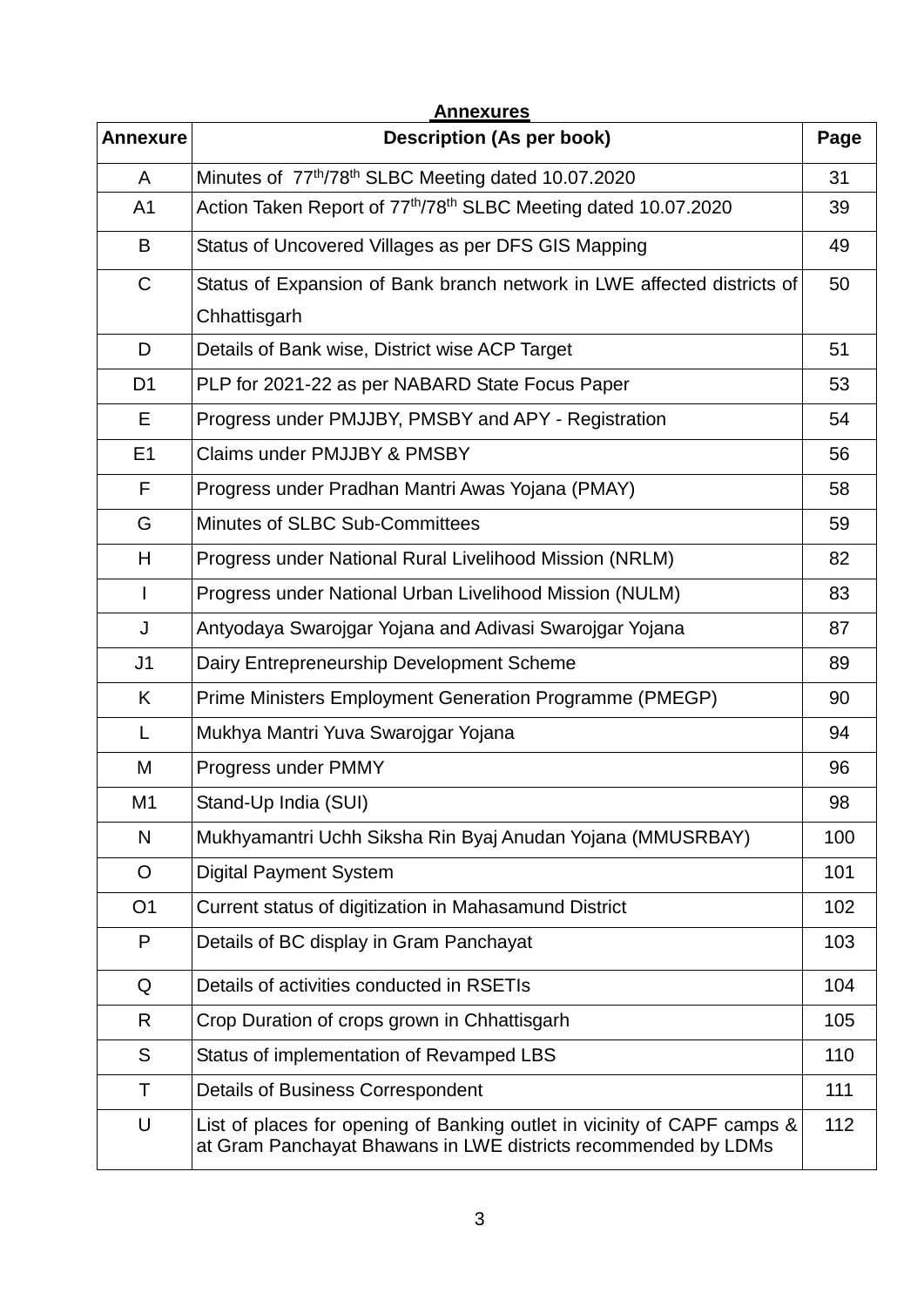# **79th,80 th and 81 st Meeting of State Level Bankers' Committee, Chhattisgarh Agenda**

### **Welcome by the Convener, SLBC.**

#### **Agenda No. 1. Adoption of the Minutes of 77 th/78 th SLBC meeting held on 10.07.2020.**

Minutes of the 77<sup>th</sup>/78<sup>th</sup> meeting of State Level Bankers' Committee held on 10.07.2020 has been circulated to all participants. A copy of the minutes is placed at **Annexure- A (Page No-31)** and the same may also be viewed / downloaded from website www.slbcchhattisgarh.com.

#### **Agenda No. 2: Action Taken Report of the 77 th/78th SLBC Meeting**

Action Taken Report on minutes of meeting is placed at **annexure –A1 (Page No-39)**. The house is requested to approve the Action Taken Report.

#### **Agenda No. 3: - Review of Banking Developments in the State**

**3.1.1. Status of opening of banking outlets in unbanked villages as per 5 km criteria (Uncovered Villages as per DFS GIS Mapping) and progress under RBI FIP roadmap for coverage of villages with population below 2000 : -**

|  |  | Number of villages in State (2011 census): |  |  | 19,567 |
|--|--|--------------------------------------------|--|--|--------|
|--|--|--------------------------------------------|--|--|--------|

• **Number of unbanked Villages : 44 (99.78 % Covered)**

### **(Source-DFS GIS Mapping as on 31.01.2021)**

Number of uncovered Villages was 312 as discussed in last SLBC meeting. Banks have covered additional 268 villages since last SLBC meeting.

As directed by the DFS, MoF, GoI these villages have been allotted to banks functional in respective districts for deployment of banking touch points like: Brick and Mortar Branch/ Bank Mitra. All allotee Banks are advised to cover remaining villages latest by 31.03.2021.

### **(District-wise, Bank-wise pending list is attached as Annexure-B (Page No.49)**

Further, we draw kind attention of the house towards RBI Roadmap for coverage of villages with population below 2000 vide their Circular No RBI/ 2011-12/ 606 RPCD. CO. LBS. BC. No. 86 / 02.01.001/ 2011-12 dated June 19, 2012 in which banks were instructed to cover the villages with banking service. Also, the National Strategy for Financial Inclusion (NSFI) 2019-24 released on 10.01.2020, which has been prepared by RBI under the aegis of the Financial Inclusion Advisory Committee and is approved by the Financial Stability Development Council, aims to increase outreach of banking outlets to provide banking access to every village within a 5 km radius or a hamlet of 500 households in hilly areas. Banks are working on both the projects. Out of 19000 plus villages in our State, now only 44 villages are remaining to be covered which have been allotted to Banks functional in the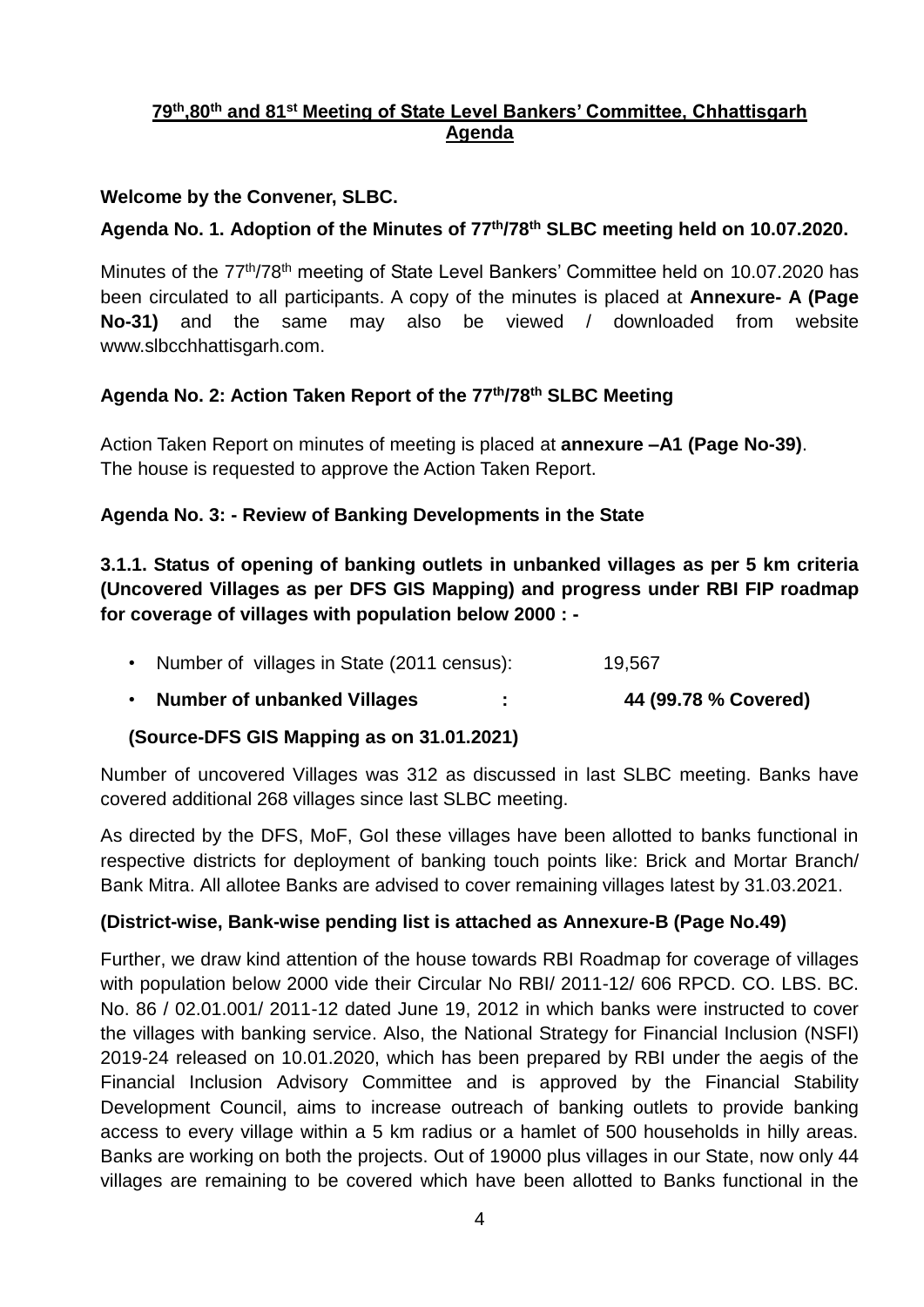respective districts. Progress is being monitored on regular basis and coverage is gradually increasing. Out of the remaining 44 villages to be covered, population is less than 100 in 8 villages, between 100 to 200 in 8 villages and between 200 to 300 in 7 villages. In these 23 villages, banks are facing difficulties in finding suitable person to be appointed as BC/CSP. Also, LDM Bijapur has advised that there are connectivity issues in Bijapur District. These are the major reasons for getting the coverage delayed.

Since remaining villages under both the projects are being covered by the allottee banks under DFS project and coverage is now 99.78%, we request the house for treating the RBI Roadmap for coverage of villages with population below 2000 as completed.

### **3.1.2 Status of Expansion of Bank branch network in LWE affected districts of Chhattisgarh:**

It was decided to expand banking activities in 8 worst Left Wing Extremism (LWE) affected districts of Chhattisgarh, namely Bastar, Bijapur, Dantewada, Kanker, Kondagaon, Narayanpur, Rajnandgaon and Sukma. The overall bank branch & ATM position in these districts are as under:

| Sr. | <b>Districts</b> | Number of bank branches |          |        |          | <b>Number of ATMs</b> |               |  |
|-----|------------------|-------------------------|----------|--------|----------|-----------------------|---------------|--|
| No. |                  | As on                   | As on    | $\%$   | As on    | As on                 | $\frac{0}{0}$ |  |
|     |                  | 31.03.15                | 31.12.20 | Growth | 31.03.15 | 31.12.20              | Growth        |  |
| 1   | <b>Bastar</b>    | 67                      | 105      | 56     | 82       | 95                    | 15            |  |
| 2   | <b>Bijapur</b>   | 14                      | 40       | 186    | 8        | 17                    | 100           |  |
| 3   | Dantewada        | 25                      | 40       | 60     | 22       | 43                    | 95            |  |
| 4   | Kanker           | 47                      | 89       | 89     | 28       | 63                    | 125           |  |
| 5   | Kondagaon        | 38                      | 47       | 23     | 19       | 32                    | 68            |  |
| 6   | Narayanpur       | 9                       | 18       | 100    | 6        | 17                    | 183           |  |
|     | Rajnandgaon      | 127                     | 173      | 36     | 54       | 155                   | 187           |  |
| 8   | Sukma            | 11                      | 28       | 154    | 3        | 8                     | 167           |  |
|     | Total            | 338                     | 540      | 60     | 222      | 430                   | 94            |  |

In the above mentioned 8 districts 150 locations were proposed to open Branches or ATMs. Out of these 150 locations, at 144 locations new Branches/ATMs have been opened/installed by 28.02.2021 and district –wise progress is as under: -

| Sr.            | <b>District</b> | No of                             | Opened | Pending        | <b>Pending Banks</b>                   |
|----------------|-----------------|-----------------------------------|--------|----------------|----------------------------------------|
| <b>No</b>      |                 | <b>Proposed</b><br><b>Centres</b> |        |                |                                        |
|                |                 |                                   |        |                |                                        |
|                |                 |                                   |        |                | Axis Bank (1), Bank of Baroda (1), RBL |
| 1              | Bijapur         | 33                                | 30     | 3              | Bank (1)                               |
| $\overline{2}$ | Sukma           | 25                                | 23     | $\overline{2}$ | DCB Bank (2)                           |
| 3              | <b>Bastar</b>   | 29                                | 28     |                | HDFC Bank (1)                          |
| 4              | Dantewada       | 18                                | 18     | $\overline{0}$ |                                        |
| 5              | Kanker          |                                   | 7      | $\overline{0}$ |                                        |
| 6              | Kondagaon       |                                   | 7      | $\overline{0}$ |                                        |
| 7              | Narayanpur      | 12                                | 12     | 0              |                                        |
| 8              | Rajnandgaon     | 19                                | 19     | $\Omega$       |                                        |
|                | <b>Total</b>    | 150                               | 144    | 6              |                                        |

District -wise Detail of Pending Branches is placed at **Annexure - C (Page No 50)**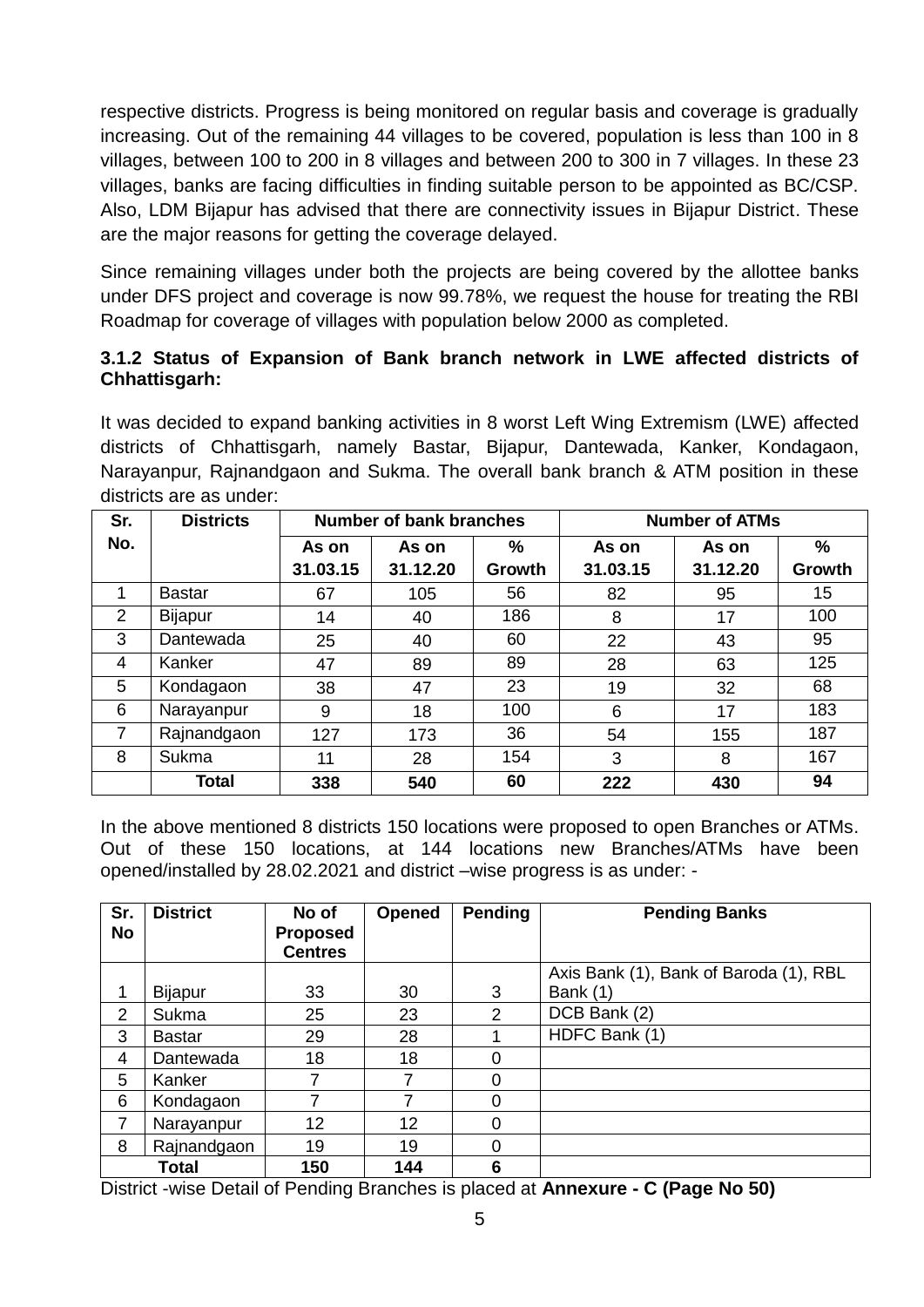#### **3.1.3 OPENING OF BANK BRANCH, ATM OR BC OUTLET IN THE VICINITY OF CAPF CAMP & OPENING OF ONE BANKING OUTLET AT EACH GRAM PANCHAYAT BHAWAN IN 8 WORST LWE AFFECTED DISTRICTS**

Financial inclusion is a national priority. All members Banks of SLBC are committed to achieve this goal. Various schemes/projects/guidelines of DFS are being implemented in our state. The progress of opening of banking outlets in the state is monitored by the Government at various level. Government has launched Jan dhan darshak app on which banks upload the latitude longitude position of respective banking outlets which includes Branch, BC and ATM. Empowered Committee of Ministry of Home affairs in a meeting on 7<sup>th</sup> August 2020 reviewed the progressive developmental works in respect of financial inclusion in the LWE affected districts. Based on the discussions, concerned SLBC has been advised to submit the view point on the following two points:-

1. Issue of opening of Branches, ATMs or BC outlets in vicinity of the CAPF camp in worst affected LWE districts, from the aspect of feasibility and utility of the banking services by the villages. 2. The issue of opening of one banking outlet at each Gram Panchayat Bhawan.

In this regard & with reference to DFS letter number F/No. 20/57/2010 FI(C-53274) dated 21<sup>st</sup> August 2020 on the captioned subject, Lead District Managers (LDM) were made aware about these issues. They were instructed to contact the district authorities for obtaining a list of places where Branch, ATM or BC outlets are to be opened in the vicinity of CAPF camps and places where banking outlet at gram Panchayat Bhawan is to be opened. The LDMs were also instructed to get these lists approved in the respective DLRC meetings.

| <b>Districts</b> | No of GP | <b>BC</b><br><b>Points</b>  | <b>CAPF</b><br>No of | <b>Branch/ATM/BC</b><br><b>Points</b>    |
|------------------|----------|-----------------------------|----------------------|------------------------------------------|
|                  |          | Recommended to<br>be opened | <b>Camps</b>         | <b>Recommended</b><br>be<br>to<br>opened |
| <b>Bijapur</b>   | 169      | 77                          | 49                   | 16                                       |
| Dantewada        | 143      | 82                          | 5                    | 2                                        |
| Jagdalpur        | 433      | <b>NIL</b>                  | 12                   | <b>NIL</b>                               |
| Kanker           | 454      | 230                         | 57                   | 3                                        |
| Kondagaon        | 383      | 159                         | 24                   | <b>NIL</b>                               |
| Narayanpur       | 104      | <b>NIL</b>                  | 11                   | <b>NIL</b>                               |
| Rajnandgaon      | 814      | <b>NIL</b>                  | 20                   | <b>NIL</b>                               |
| Sukma            | 153      | <b>NIL</b>                  | 58                   | <b>NIL</b>                               |

The information / data obtained from LDMs is as under: -

On the basis of information/data/recommendation received from LDMs, we propose as under:

- 1. Branch/ATM/BC outlets are proposed to be opened at **21** CAPF locations.
- 2. BC Outlets are proposed to be opened at **548** Gram Panchayat Bhawan.

Further, we request the State government to provide the support on the following aspects for opening the Banking facility in the above mentioned locations:

- a) Providing the Suitable space in Gram Panchayat Bhawan and at CAPF camp to open the Banking facility.
- b) Providing connectivity by Road as well as Data connectivity at these places.
- c) Providing Electricity/Water and Sanitization facility at these places.
- d) Security and protection while cash transit and for working of these banking facility.

We call upon the Member Banks to choose the places on first come first serve basis and submit their proposals latest by \*\* .Remaining places will be allotted by SLBC in consultation with respective LDMs.(List attached at Annexure **U: Page No 112)**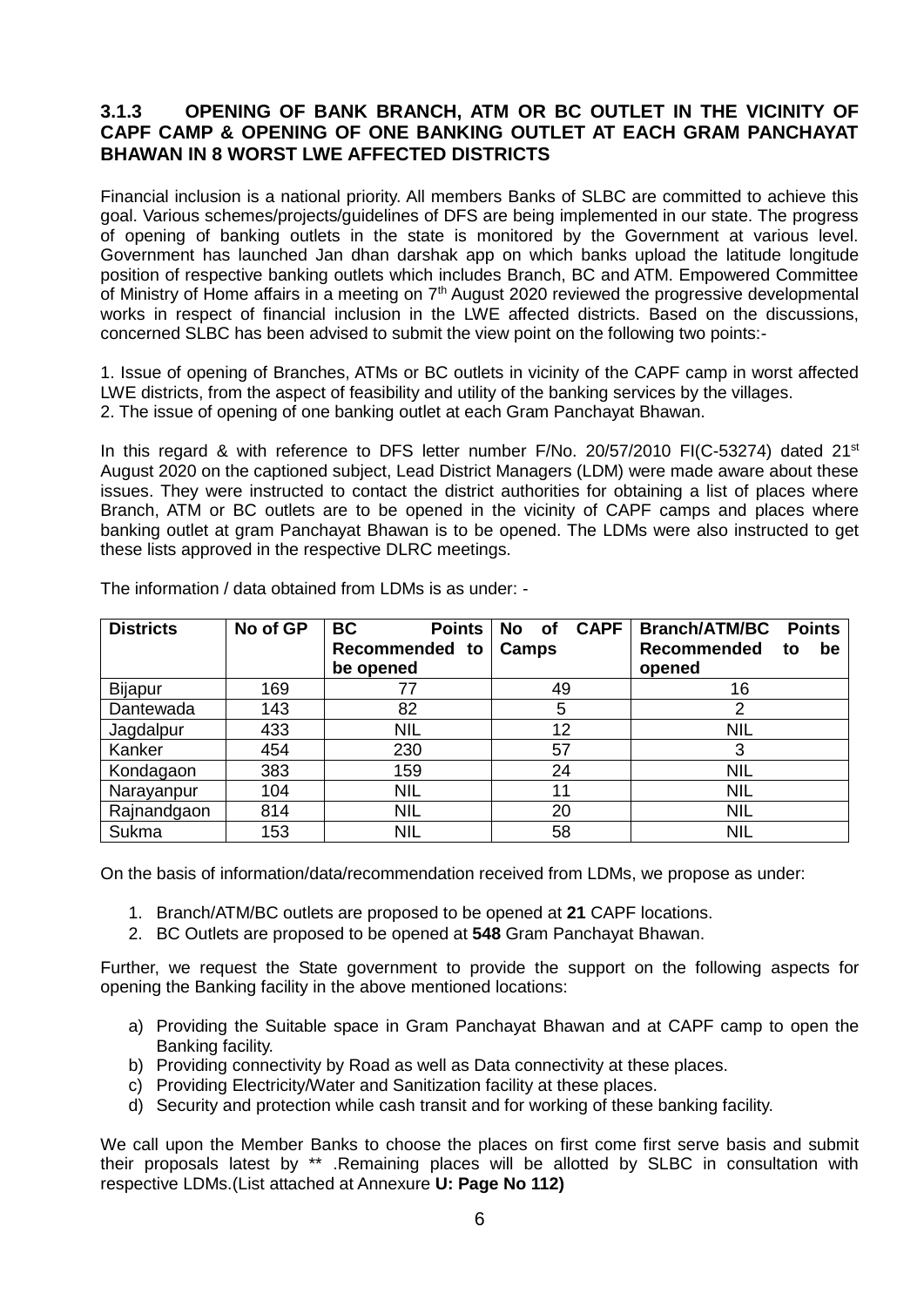**3.2 Banking at a glance in Chhattisgarh (Key Indicators):** Performance of all Banks in the State of Chhattisgarh, in terms of key indicators, is as under:

|                |                                                                           |             |               |             | (Rs. in Crores)   |                |
|----------------|---------------------------------------------------------------------------|-------------|---------------|-------------|-------------------|----------------|
| <b>Sr</b>      | <b>Particulars</b>                                                        | <b>DEC</b>  | <b>MARCH</b>  | <b>DEC</b>  | <b>YoY Growth</b> |                |
| <b>No</b>      |                                                                           | 2019        | 2020          | 2020        | Dec'19 to Dec'20  |                |
|                |                                                                           |             |               |             | <b>Amount</b>     | $\%$           |
| $\mathbf{1}$   | Deposit                                                                   | 162,511.27  | 167,680.37    | 183,510.14  | 20998.87          | 12.92          |
| $\overline{2}$ | Credit (Advances)                                                         | 111,368.55  | 110,202.66    | 119,262.93  | 7894.38           | 7.09           |
| 3              | CD Ratio (%) Benchmark -60%                                               | 68.53       | 65.72         | 64.99       |                   |                |
| 4              | <b>Priority Sector Advance</b>                                            | 54,613.76   | 54,307.52     | 54,233.18   | $-380.58$         | $-0.70$        |
| 5              | Share of PSA in Total Advances<br>(%) Bench Mark - 40%                    | 49.04       | 49.28         | 45.47       |                   |                |
| 6              | <b>Agriculture Advances</b>                                               | 16,247.04   | 13,691.48     | 16,871.44   | 624.40            | 3.84           |
| $\overline{7}$ | Share of Agriculture Advances in<br>Total Advances (%)<br>Bench Mark-18%  | 14.59       | 12.42         | 14.15       |                   |                |
| 8              | Adv.to Small & Marginal Farmers                                           | 6,477.07    | 5,888.46      | 5,810.67    | $-666.40$         | $-10.29$       |
| 9              | Share of Small & Marginal<br>Farmers Adv to total Adv.<br>(Bench Mark 8%) | 5.82        | 5.34          | 4.87        |                   |                |
| 10             | Micro, Small & Medium<br>Enterprises (MSME) Advances                      | 28,047.43   | 30,668.66     | 27,444.18   | $-603.25$         | $-2.15$        |
| 11             | Share of MSME Advances to total<br>Advances (%)                           | 25.18       | 27.83         | 23.01       |                   |                |
| 12             | Adv to Micro Enterprises                                                  | 10,878.05   | 15,988.75     | 11,648.56   | 770.51            | 7.08           |
| 13             | Share of Micro Adv to total Adv<br>(Benchmark 7.5%)                       | 9.77        | 14.51         | 9.77        |                   |                |
| 14             | Adv. To Weaker Section (WSA)                                              | 17,229.27   | 16,794.57     | 13,908.47   | $-3320.80$        | $-19.27$       |
| 15             | Share of WSA to Total Advances<br><b>Bench Mark-10%</b>                   | 15.47       | 15.24         | 11.66       |                   |                |
| 16             | <b>DRI Advances</b>                                                       | 11.72       | 16.94         | 13.44       | 1.72              | 14.68          |
| 17             | Share of DRI Advances to total<br>Advances Bench Mark-1%                  | 0.01        | 0.02          | 0.01        |                   |                |
| 18             | Advances to Women                                                         | 11,359.59   | 11,383.27     | 12,684.35   | 1324.76           | 11.66          |
| 19             | Share of Advances to Women to<br>total Advances (%)                       | 10.20       | 10.33         | 10.64       |                   |                |
| 20             | <b>Branch Network</b>                                                     | Dec<br>2019 | March<br>2020 | Dec<br>2020 | YoY<br>Growth     | $\%$<br>Growth |
|                | Rural                                                                     | 1,342       | 1,381         | 1,402       | 60                | 4.48           |
|                | Semi-Urban                                                                | 805         | 834           | 850         | 45                | 5.59           |
|                | Urban                                                                     | 834         | 875           | 897         | 63                | 7.55           |
|                | <b>Total Branches</b>                                                     | 2,981       | 3,090         | 3,149       | 168               | 5.63           |
|                | Per branch population in<br>Chhattisgarh (2.55 Crore)*                    | 8,554       | 8,252         | 8,097       |                   |                |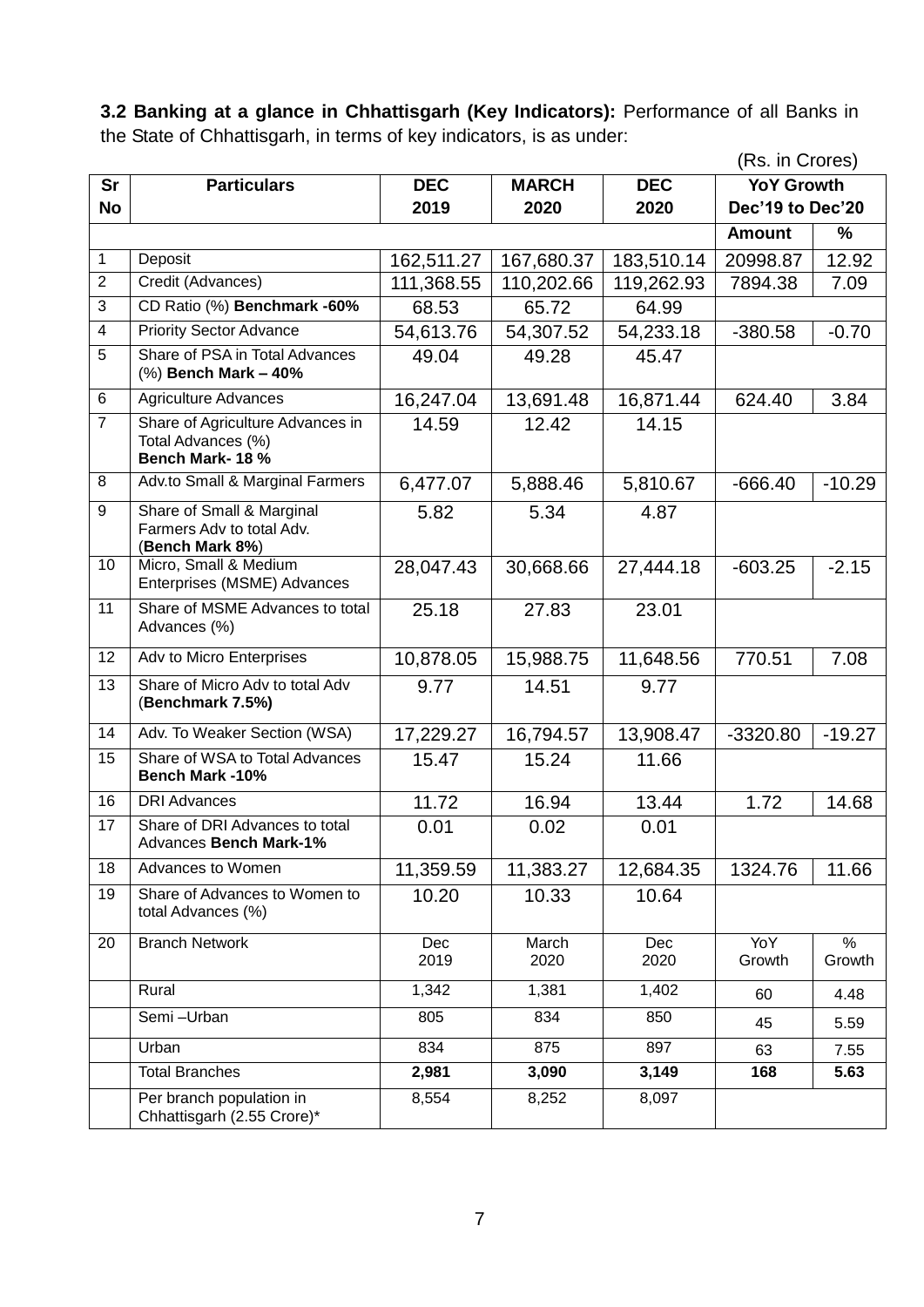# **3.2.1 : Banking Infrastructure in Chhattisgarh**

**Number of Branches:** There are 1402 Rural, 850 Semi-urban and 897 Urban branches in the State aggregating **3149** Branches as at the end of Dec 2020. Out of these 71% branches are operating in rural and semi-urban areas.

Bank wise information of Branch network is shown in **table No. 1(L) (Page No.131).**

**Number of ATMs:** There are 532 ATMs in Rural centers, 1026 in Semi-urban centers and 1756 in Urban centres in the State aggregating to **3314** ATMs at the end of Dec 20. Out of these 47% ATMs are established at Rural and Semi-urban area.

Bank wise information of ATM Network is shown in **table No. 1(N) (Page No.133).**

**Bank Mitra (BCs):** In Chhattisgarh the deployment of Bank Mitra as on 31.12.2020 as reported by the Banks is as under:

| <b>Date</b>      | <b>No of Bank</b>     | <b>Active Bank</b> | <b>Bank Mitra with</b> | <b>Bank Mitra</b> |
|------------------|-----------------------|--------------------|------------------------|-------------------|
|                  | <b>Mitra Deployed</b> | <b>Mitra</b>       | <b>Micro ATMs</b>      | with Laptop       |
| 31.03.2018       | 3,953                 | 3,541              | 2,908                  | 2,265             |
| 31.03.2019       | 5,288                 | 4,647              | 4,647                  | 2,242             |
| 31.03.2020       | 14,215                | 11,531             | 7,888                  | 4,622             |
| 31.12.2020       | 17,417                | 13,613             | 7,858                  | 3,960             |
| Growth (01.04.20 | 3,202                 |                    |                        |                   |
| to 31.12.2020)   |                       |                    |                        |                   |
| % Growth         | 22.52%                |                    |                        |                   |

# As per DBT GIS portal of DFS, MoF, GoI (Jan Dhan Darshak app) the Number of Bank Mitra Deployed in Chhattisgarh is 11,829. All banks are requested to reconcile the position reported to SLBC vis-à-vis at DBT GIS portal.

Bank wise information of Bank Mitra is shown in **Annexure T (Page No.111)**

### **3.2.2 Deposit & Advances**:

**Deposits:** Deposits recorded a YTD Growth of Rs. 15829.77 Cr. & YoY growth of Rs. 20998.87 Cr. (Rs in Crore)

| As on         | As on         | As on         | <b>YTD Growth</b> |               | <b>YOY Growth</b> |       |
|---------------|---------------|---------------|-------------------|---------------|-------------------|-------|
| $31st$ Dec 19 | $31st$ Mar 20 | $31st$ Dec 20 | Amount            | $\frac{9}{6}$ | Amount            | %     |
| 1,62,511.27   | 1,67,680.37   | 1,83,510.14   | 15,829.77         | 9.44          | 20,998.87         | 12.92 |

**Advances:** Advances recorded a YTD Growth of Rs. 9060.27 Cr. & YoY growth of Rs 7894.38 Cr. (Rs in Crore)

| As on         | As on         | As on                   | <b>YTD Growth</b> |      | <b>YOY Growth</b> |      |
|---------------|---------------|-------------------------|-------------------|------|-------------------|------|
| $31st$ Dec 19 | $31st$ Mar 20 | 31 <sup>st</sup> Dec 20 | Amount            | %    | Amount            | %    |
| 1,11,368.55   | 1,10,202.66   | 1,19,262.93             | 9,060.27          | 8.22 | 7,894.38          | 7.08 |

Bank wise Details of Deposits, Advances and CD Ratio is shown in **table No – 1(a) (Page No.115).**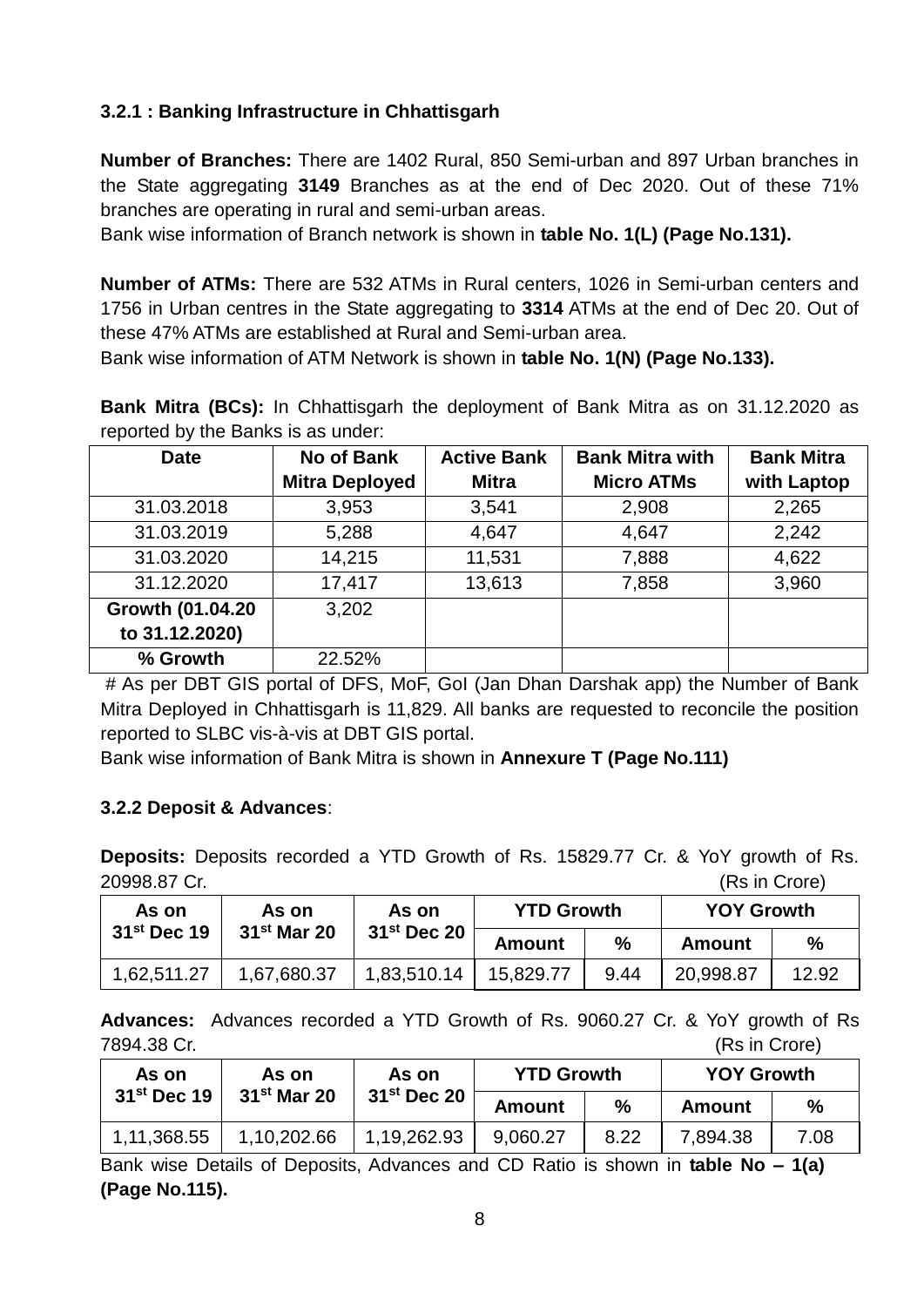# **AGENDA No. 4: – Review of Credit Disbursement by Banks-**

**4.1 Review of Performance under Annual Credit Plan: 2020-21-** All the LDMs have prepared the Annual Credit Plan (ACP) for respective districts and fed in the data in new data collection system. Accordingly District wise and Banks wise targets are finalized in DLCC meetings and we put up on record the details for approval as per **Annexure- D Page No.51.**

The performance under Annual Credit plan up to Dec 20 quarter is as under:-

**Sector wise Performance**: Comparative data for Dec 2019 and Dec 2020: -

(Rs in Crore)

| <b>Sector</b> | 31.12.2019                   |                    |        | 31.12.2020                   |                    |        |  |
|---------------|------------------------------|--------------------|--------|------------------------------|--------------------|--------|--|
|               | <b>Target</b><br>$(2019-20)$ | <b>Achievement</b> | Achi%  | <b>Target</b><br>$(2020-21)$ | <b>Achievement</b> | Achi%  |  |
| <b>AGRI</b>   | 17,120.21                    | 9,458.19           | 55.25  | 18,649.60                    | 11,624.91          | 62.33  |  |
| <b>MSME</b>   | 8,289.20                     | 9,478.95           | 114.35 | 10,257.88                    | 11,998.97          | 116.97 |  |
| <b>OPS</b>    | 2,819.28                     | 2,375.36           | 84.25  | 4,609.30                     | 3,057.23           | 66.33  |  |
| <b>Total</b>  | 28,228.69                    | 21,312.49          | 75.50  | 33,516.79                    | 26,681.11          | 79.61  |  |

**Agency wise Performance:** Comparative data for Dec 2019 and Dec 2020:

|                           |               |                          |        |               | (Rs in Crore)   |        |  |
|---------------------------|---------------|--------------------------|--------|---------------|-----------------|--------|--|
|                           |               | 31.12.2019               |        |               | 31.12.2020      |        |  |
|                           | <b>Target</b> | <b>Achievem</b><br>Achi% |        | <b>Target</b> | <b>Achievem</b> | Achi%  |  |
|                           | $(2019-20)$   | ent                      |        | $(2020-21)$   | ent             |        |  |
| <b>Commercial Banks</b>   | 19,166.22     | 16,456.42                | 85.86  | 22,615.20     | 20,715.56       | 91.60  |  |
| <b>Cooperative Banks</b>  | 6,206.22      | 4,184.53                 | 67.42  | 6,222.87      | 4,777.47        | 76.77  |  |
| <b>RRBs</b>               | 2,780.85      | 561.67                   | 20.20  | 4,506.02      | 786.84          | 17.46  |  |
| <b>Small Finance Bank</b> | 75.40         | 109.87                   | 145.71 | 172.70        | 401.24          | 232.33 |  |
| <b>Total</b>              | 28,228.69     | 21,312.49                | 75.50  | 33,516.79     | 26,681.11       | 79.61  |  |

Bank- wise details of achievement is placed at **table No–4C (Page No.137).** Banks are advised to ensure achievement of Annual Credit plan for the year in all sectors.

As per the data submitted by the Banks the share of Agri. loan in total advance is merely 14.15 %. A special attention is needed towards increasing the finance under Agri. segment. RBI letter No FIDD (|RPR) No. 115/01.22.01/2020-21 dated 10.08.2020 shared with all banks may also please be referred. Banks have been advised to include lending for augmenting the farm and supply chain infrastructure, including lending against WRs/NWRs/ e-NWRs as one of the key action points in current Annual Credit Plan / District Credit Plans.

Therefore, we request all member Banks to refer to ACP finalized by the LDMs and may align their corporate business targets for branches, blocks, districts and State with the ACP.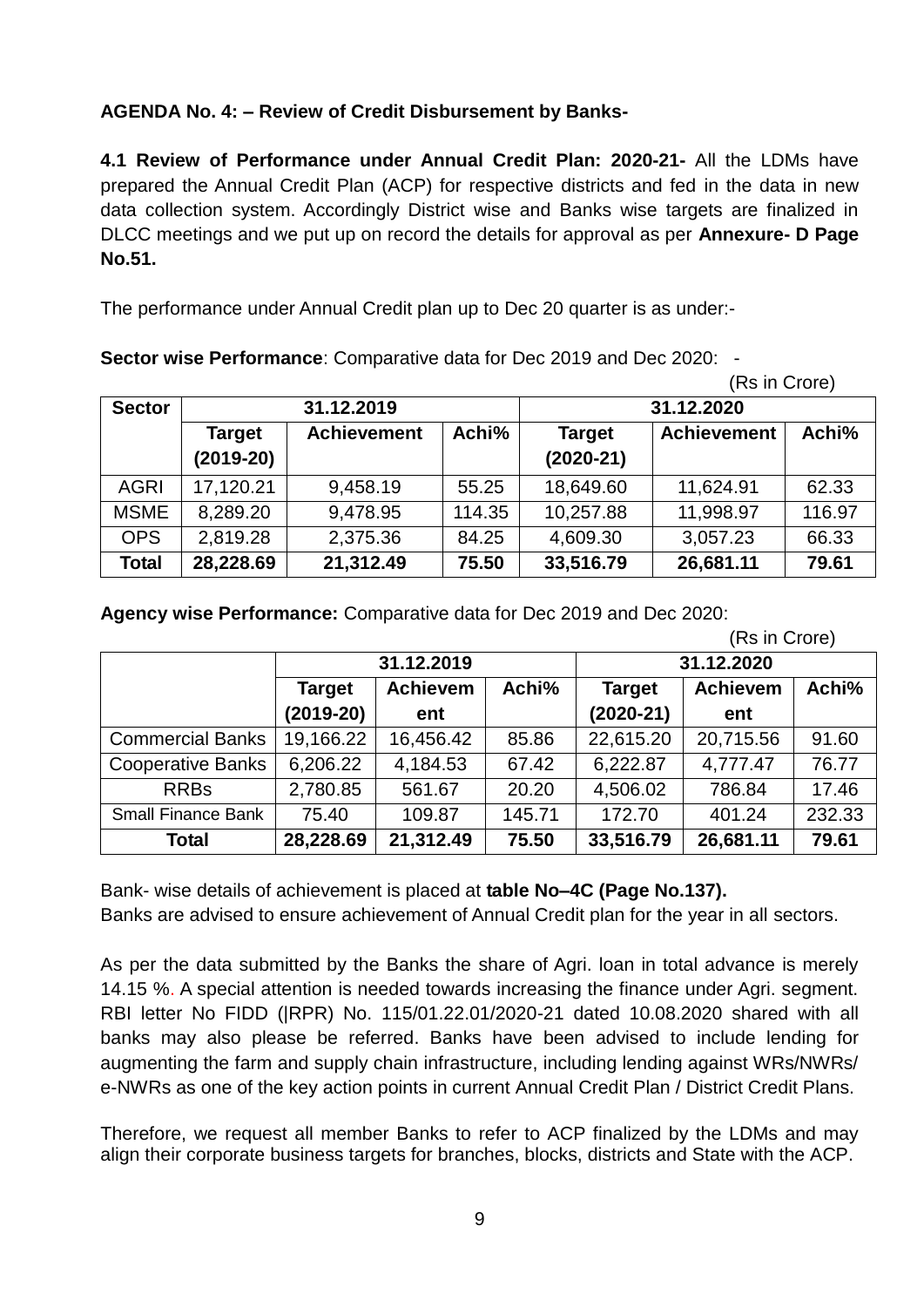### **Potential Linked Plan for FY 2021-22 :-**

On 13th Jan 2021, the State Focus Paper (SFP) 2021-22 was launched by the NABARD. State Focus Paper (SFP) presents a systematic assessment of credit potential for the 28 districts of Chhattisgarh. The total credit potential for Chhattisgarh state has been estimated at Rs. 36260.11 Cr, an increase of 5.34% over the previous year's projection of Rs. 34421.38 Cr **(Annexure-D1 page-53).**

The theme of State Focus Paper 2021-22 is **"Collectivization of Agricultural Produce for Enhancing Farmers' Income''**.

District wise PLP has been provided to LDMs for allotment of Annual Credit plan targets to Banks functional in respective districts. Bank-wise targets will be worked out after approval of DLCC of respective districts. LDMs are requested to get it approved at the earliest.

**4.2 Priority Sector Advances:** The ratio of Priority Sector Advances to total advances comes to 45.47 % as on 31<sup>st</sup> Dec 2020, which is above the bench mark level of 40%.



(Rs in Crore)

| As on         | As on         | As on         | <b>YOY Growth</b>   |         |
|---------------|---------------|---------------|---------------------|---------|
| $31st$ Dec 19 | $31st$ Mar 20 | $31st$ Dec 20 | Amount              | %       |
| 54,613.76     | 54,307.52     | 54,233.18     | $-380.58$           | $-0.70$ |
| 49.04%        | 49.28%        | 45.47%        | % of Total Advances |         |

Details of Bank wise information of Priority Sector Advances are shown in **table No – 1(d) (Page No.118).**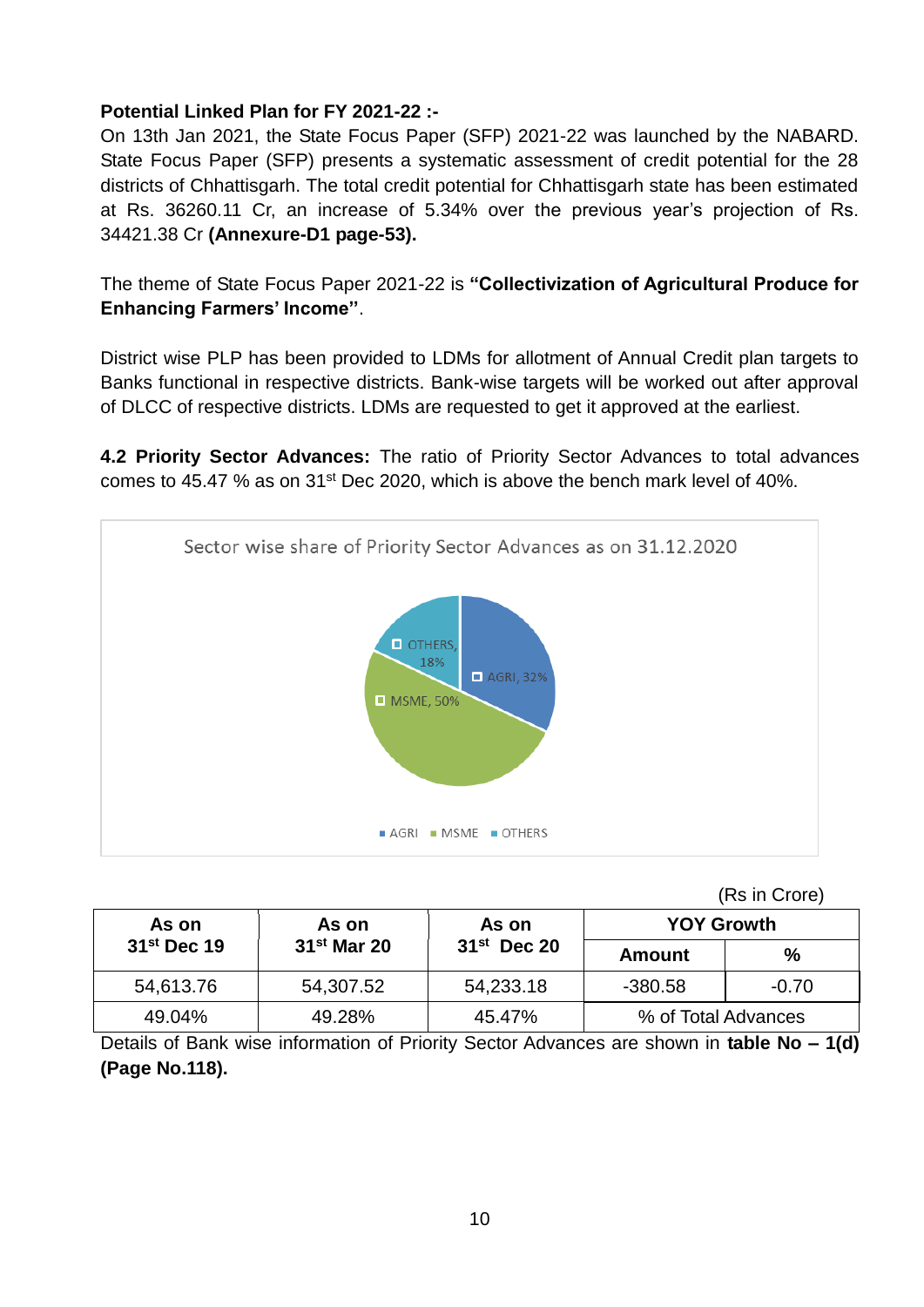**4.2.1 Agriculture Advances:** Agriculture Advances have registered a YoY growth of Rs. 624.40 Crores. The ratio of Agri Advances to total Advances is 14.15% which is below par with the benchmark of 18%.

(Rs in Crore)

(Rs in Crore)

| As on         | As on                   | As on         | <b>YOY Growth</b>   |      |
|---------------|-------------------------|---------------|---------------------|------|
| $31st$ Dec 19 | 31 <sup>st</sup> Mar 20 | $31st$ Dec 20 | Amount              | %    |
| 16,247.04     | 13,691.48               | 16,871.44     | 624.40              | 3.84 |
| 14.59%        | 12.42%                  | 14.15%        | % of Total Advances |      |

The total outstanding under Agriculture Cash Credit was Rs. 9312.28 Crores and under Agriculture Term Loan was Rs. 7559.16 Crores as at the end of Dec 2020. Banks are requested to increase KCC as well as investment credit in Agriculture Segment.

Details of Bank wise information of Agricultural Advances are shown in **table No –1(e) and 1 (e) (i) (Page No. 119 & 120).**

**4.2.2**. **Flow of credit to MSMEs:** MSME advances have registered a YoY negative growth of Rs. 603.25 Cr.

|                |               |               |                     | 1119 111 VIVIV |
|----------------|---------------|---------------|---------------------|----------------|
| As on<br>As on |               | As on         | <b>YOY Growth</b>   |                |
| $31st$ Dec 19  | $31st$ Mar 20 | $31st$ Dec 20 | <b>Amount</b>       | %              |
| 28,047.43      | 30,668.66     | 27,444.18     | $-603.25$           | $-2.15$        |
| 25.18%         | 27.83%        | 23.01%        | % of Total Advances |                |

Details of Bank wise information of MSME Advances are shown in **Table No.1(f) (Page No.121).**

Share of credit to micro enterprises to total advances was 9.77% as on 31.12.2020, which is above regulatory norms of 7.50%.

**PM SVANidhi Scheme for Street Vendors:** The Ministry of Housing and Urban Affairs has launched a Special Micro-Credit Facility Scheme – **PMSVANidhi** for providing affordable loans to street vendors. The vendors can avail a working capital loan of up to Rs. 10,000/ with tenure of 1 year and to be repaid in monthly instalments. No collateral is required for this loan. On timely/ early repayment, the vendor will be eligible for the next cycle of working capital loan with an enhanced limit. There will be no prepayment penalty on early repayment of loan. The vendors are eligible to get an interest subsidy @ 7% in respect of standard loan accounts, which will be credited into the borrowers account.

Banks in Chhattisgarh have sanctioned 39406 cases for Rs. 39.37 Cr and disbursed Rs.32.61 Cr till 28.02.2021 under this scheme.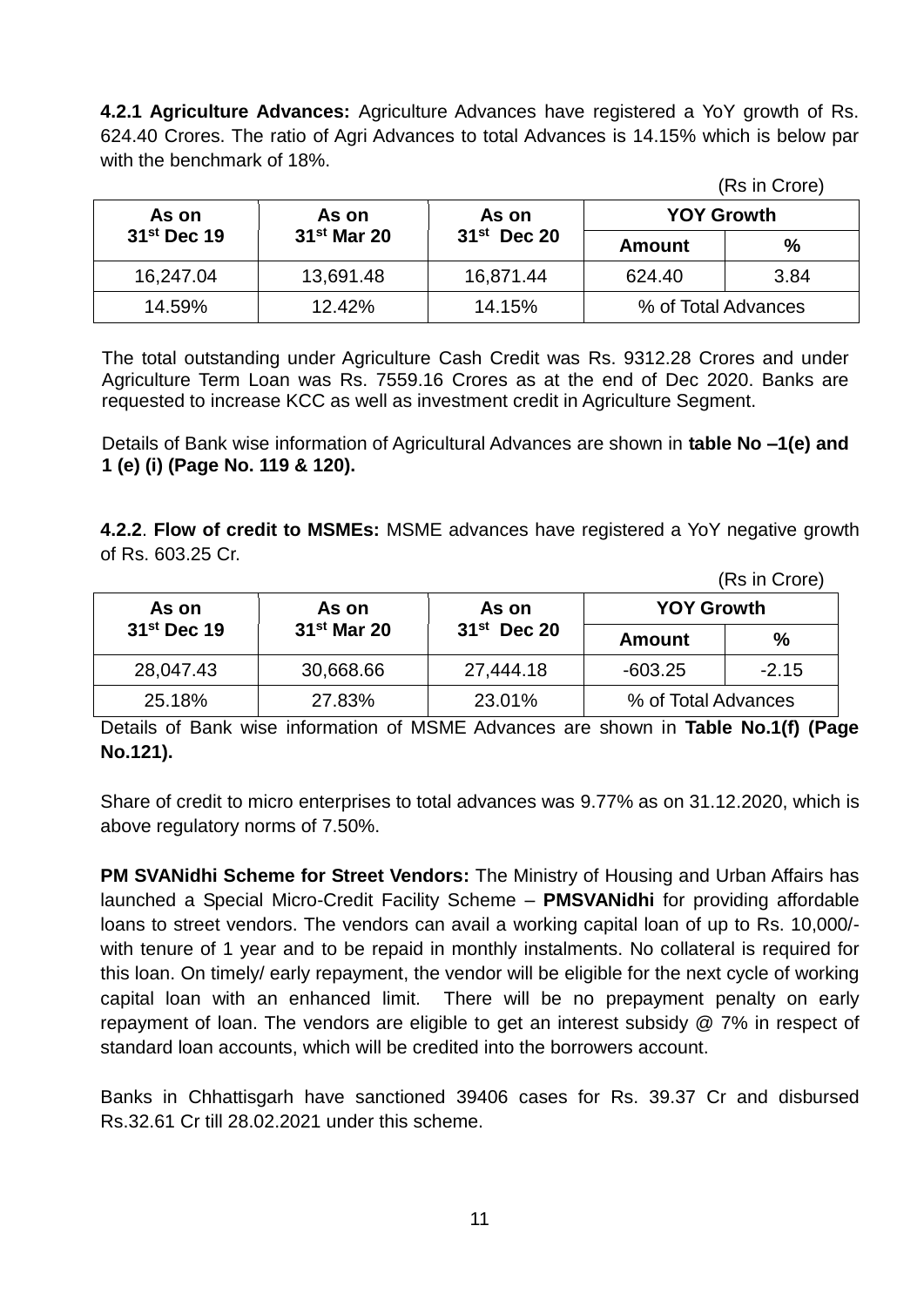**Emergency Credit Line Guarantee Scheme:** To help business enterprises/ MSMEs to augment their net working capital to meet operational liabilities and restart their business during Covid-19 pandemic, additional WCTL limit up to 20% of the entire fund based outstanding as on 29.02.2020 has been provided to units whose accounts were standard. The loan is to be repaid in 4 years. The units do not have to provide any additional guarantee or collateral. National Credit Guarantee Trustee Company Ltd shall provide 100% guarantee coverage.

Banks in Chhattisgarh have sanctioned 55162 cases for Rs. 2201.68 Cr and disbursed Rs. 1933.94 Cr till 28.02.2021 under this scheme.

**4.2.3 Flow of credit for affordable housing:** Housing loan outstanding under priority sector is as under.

(Rs in Crore)

| As on         | As on         | As on                   | <b>YOY Growth</b> |         |
|---------------|---------------|-------------------------|-------------------|---------|
| $31st$ Dec 19 | $31st$ Mar 20 | 31 <sup>st</sup> Dec 20 | Amount            | %       |
| 9,080.78      | 8,540.83      | 8,303.73                | $-777.05$         | $-8.56$ |

#### **Progress under the PM Awas Yojna scheme up to 31.12.2020 is as under:**

| ~<br>Year                     | <b>Sanctioned</b><br>(No) | <b>Sanctioned</b><br>(Amt. Rs. in Crores) |
|-------------------------------|---------------------------|-------------------------------------------|
| From 01.04.2018 to 31.03.2019 | 4.153                     | 436.18                                    |
| From 01.04.2019 to 31.03.2020 | 4.627                     | 739.08                                    |
| From 01.04.2020 to 31.12.2020 | 2,930                     | 562.48                                    |

Bank-wise progress report up to 31.12.2020 is placed at **Annexure – F (Page No.58).**

**4.2.4: Grant of Education Loan:** Education loan outstanding under priority sector is as under:

(Rs. in Crores)

| As on                   | As on         | As on         | <b>YOY Growth</b> |      |
|-------------------------|---------------|---------------|-------------------|------|
| 31 <sup>st</sup> Dec 19 | $31st$ Mar 20 | $31st$ Dec 20 | Amount            | %    |
| 604.39                  | 611.50        | 628.09        | 23.70             | 3.92 |

Bank wise details of Educational Loans are shown in **table No–1f-2 (Page No. 123).**

**4.2.5: Advances to Weaker Sections:** The ratio of advances to weaker sections to total advances is 11.66% which is above the bench mark level of 10%.

(Rs. in Crores)

| As on                     | As on                   | As on         | <b>YOY Growth</b>  |               |
|---------------------------|-------------------------|---------------|--------------------|---------------|
| 31 <sup>st</sup> Dec 2019 | 31 <sup>st</sup> Mar 20 | $31st$ Dec 20 | Amount             | $\frac{0}{0}$ |
| 17,229.27                 | 16,794.57               | 13,908.47     | $-3,320.80$        | -19.27        |
| 15.47%                    | 15.24%                  | 11.66%        | % of Total Advance |               |

Bank wise details are shown in **table No. 1(g) (Page No.125).**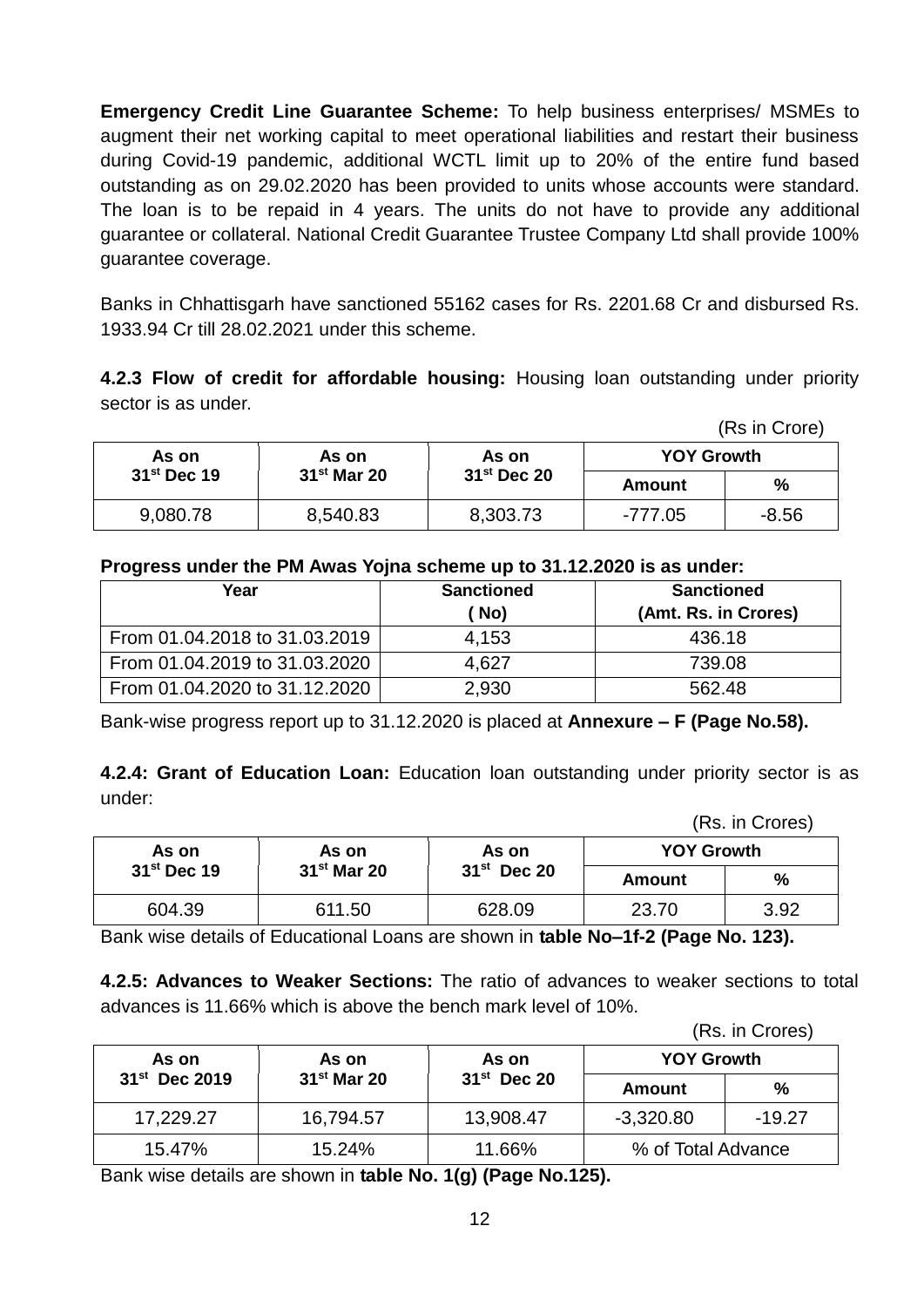### **4.2.6: Review of Progress under other components of ACP:**

| <b>Component</b>        | As on                   | As on                   | As on                   |               | <b>YOY Growth</b> |  |  |
|-------------------------|-------------------------|-------------------------|-------------------------|---------------|-------------------|--|--|
|                         | 31 <sup>st</sup> Dec 19 | 31 <sup>st</sup> Mar 20 | 31 <sup>st</sup> Dec 20 | <b>Amount</b> | %                 |  |  |
| Export                  | 337.32                  | 343.22                  | 128.17                  | $-209.15$     | $-62.00$          |  |  |
| Social Infrastructure   | 18.58                   | 18.39                   | 76.21                   | 57.63         | 310.17            |  |  |
| <b>Renewable Energy</b> | NA                      | 1.80                    | 13.28                   |               |                   |  |  |

(Rs. in Crores)

# **Agenda No. 5 - CD Ratio, Review of Districts with CD Ratio below 40%**

**CD Ratio -**As per instructions contained in para 10 (B) of RBI Master Circular on Lead Bank Scheme (Cir No. 2014-15/94 dated 01.07.2014) CD Ratio of the Bank should be monitored at different Levels on the basis of following parameters: -

| <b>Institution /Level</b>       | <b>Indicator</b> |
|---------------------------------|------------------|
| Individual Banks at Head Office | Cu+RIDF          |
| State Level (SLBC)              | Cu+RIDF          |
| <b>District Level</b>           | Cs               |

Where:

Cu = Credit as per place of utilization

Cs = Credit as per place of sanction

RIDF = Total resource support provided to States under Rural Infrastructure Development Fund.

| Chhattisgarh                                                  | (Amt in Rs. Cr.) |
|---------------------------------------------------------------|------------------|
| <b>Total Deposit</b>                                          | 1,83,510.14      |
| Total Advances (A)                                            | 1,19,262.93      |
| <b>CD Ratio</b>                                               | 64.99%           |
| Advance Sanction out of Chhattisgarh and limit utilised<br>in | 7,810.00         |
| Chhattisgarh (B)                                              |                  |
| The Adjusted CD Ratio for the state                           | 69.25%           |
| Loan under RIDF (C)                                           | 4,591.54         |
| Total Advances (A+B+C)                                        | 1,31,664.47      |
| <b>CD Ratio including RIDF</b>                                | 71.75%           |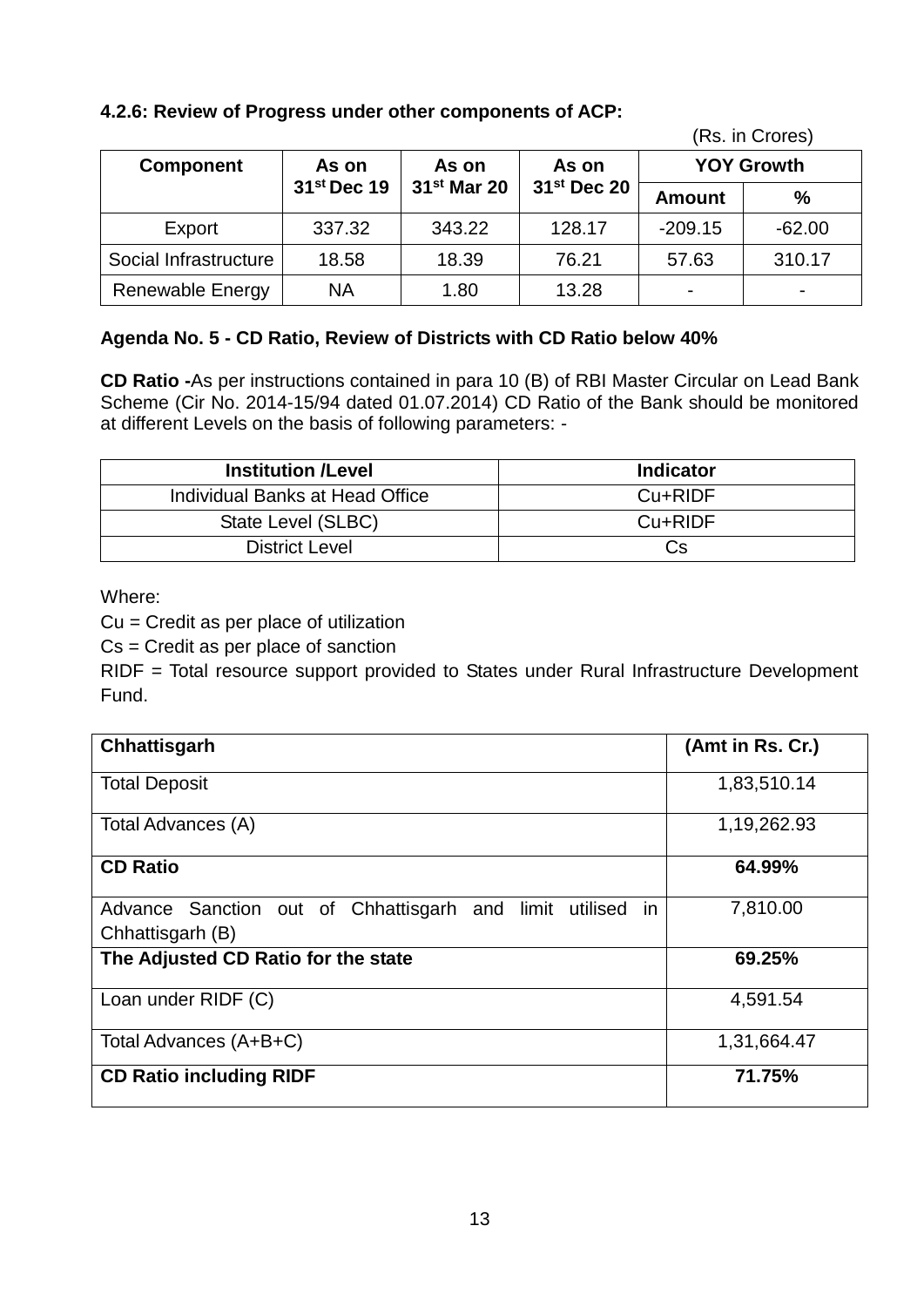## **CD Ratio (Summary):**

| Number of Banks functional in Chhattisgarh  |    |
|---------------------------------------------|----|
| Number of Banks with CD Ratio $>$ = 60%     | 35 |
| Number of Banks with CD Ratio < 60%         | 12 |
| Number of Districts with CD Ratio $>= 40\%$ | 18 |
| Number of Districts with CD ratio <40%      |    |

Details of Bank wise CD Ratio are shown in **Table 1 M (Page No.132)**

### **CD Ratio of banks during last five year:**

| As on    | As on    | As on    | As on    | As on    |
|----------|----------|----------|----------|----------|
| 31.03.17 | 31.03.18 | 31.03.19 | 31.03.20 | 31.12.20 |
| 66.32 %  | 66.95 %  | 66.04 %  | 65.72 %  | 64.99%   |

### **Following 12 banks are having CD Ratio less than 60%:**

| Sr.<br>No      | <b>Bank</b>                                         | <b>Deposit Share</b><br>in Total | CD<br><b>Ratio</b> | CD<br><b>Ratio</b> | Variance<br><b>Dec 20</b> |
|----------------|-----------------------------------------------------|----------------------------------|--------------------|--------------------|---------------------------|
|                |                                                     | <b>Deposits</b>                  | Mar'20             | <b>Dec' 20</b>     | over Mar                  |
|                |                                                     | as on Dec 2020                   |                    |                    | 20                        |
| $\mathbf{1}$   | <b>STATE BANK OF INDIA</b>                          | 34.17                            | 62.27              | 54.80              | $-7.47$                   |
| $\overline{2}$ | <b>CHATTISGARH RRB</b>                              | 6.54                             | 30.98              | 34.57              | 3.59                      |
| 3              | <b>APEX BANK</b>                                    | 6.33                             | 40.17              | 41.14              | 0.97                      |
| 4              | <b>CENTRAL BANK OF INDIA</b>                        | 5.54                             | 39.80              | 40.99              | 1.19                      |
| 5              | <b>EQUITAS SMALL FINANCE</b><br><b>BANK LIMITED</b> | 0.21                             | 95.86              | 56.08              | $-39.78$                  |
| 6              | <b>SOUTH INDIAN BANK</b>                            | 0.20                             | 11.12              | 17.19              | 6.07                      |
| $\overline{7}$ | <b>VYAVASAYAK SAH BANK</b>                          | 0.09                             | 50.41              | 42.83              | $-7.58$                   |
| 8              | <b>NAGRIK SAH BANK</b>                              | 0.09                             | 12.54              | 13.54              | 1.00                      |
| 9              | PRAGATI MAH NAG SAH<br><b>BANK</b>                  | 0.08                             | 30.08              | 28.59              | $-1.49$                   |
| 10             | <b>JAND K BANK</b>                                  | 0.07                             | 12.87              | 35.39              | 22.52                     |
| 11             | <b>KARUR VYSHYA BANK</b>                            | 0.03                             | 33.48              | 33.25              | $-0.23$                   |
| 12             | <b>RAI URB COOP MERC BANK</b>                       | 0.01                             | 45.16              | 44.49              | $-0.67$                   |

Banks with CD ratio below the Bench mark of 60% must review the performance of their branches with very low credit portfolio and initiate necessary corrective steps.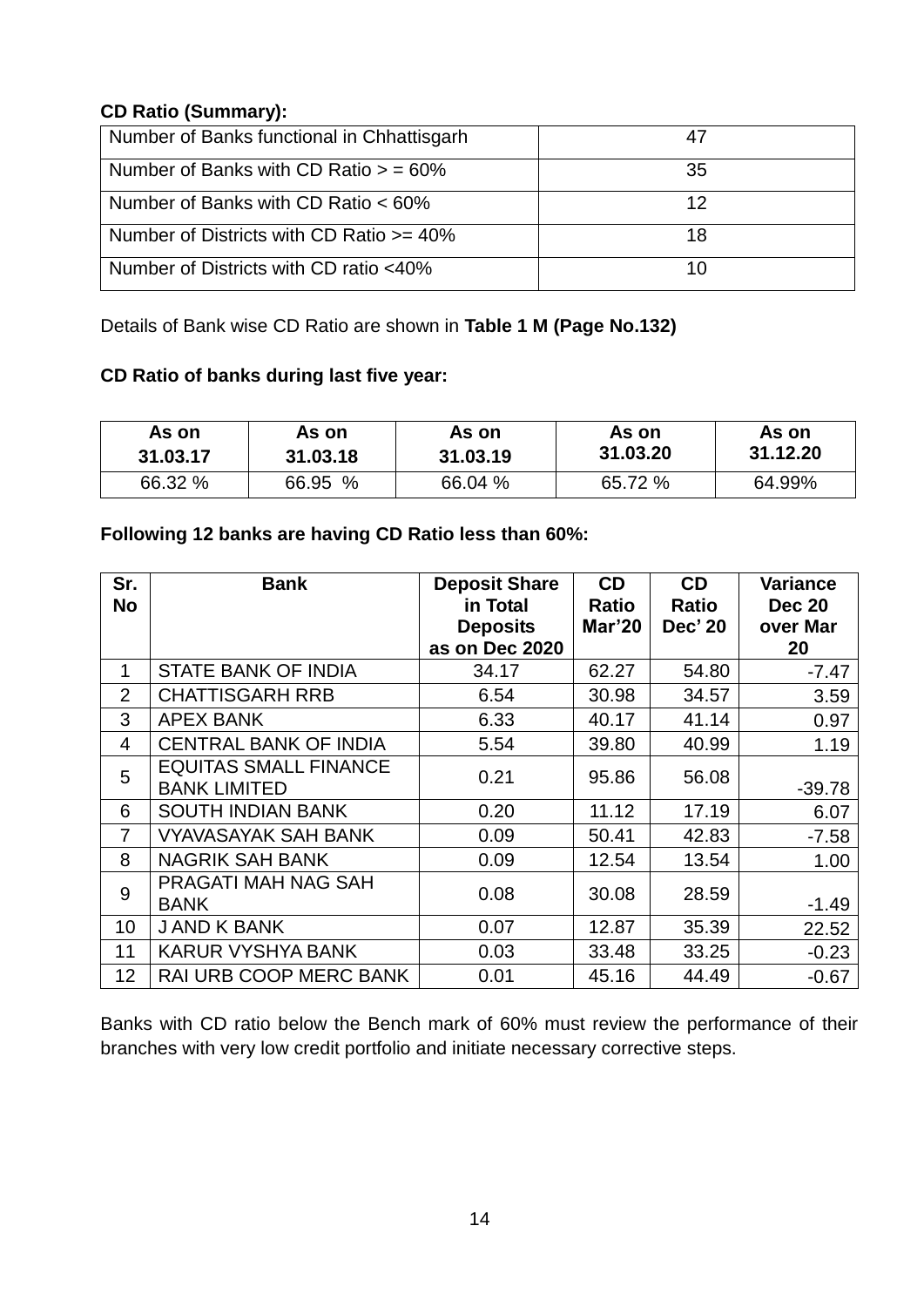#### **District –wise position of CD Ratio is as under:**

| <b>Sr No</b>            | <b>Districts</b>                        | <b>Deposit</b> | <b>Advance</b> | CD<br>Ratio<br>(Mar 20) | CD<br>Ratio<br>(Dec 20) | Variance<br>(Dec 20 over<br><b>Mar 20)</b> |
|-------------------------|-----------------------------------------|----------------|----------------|-------------------------|-------------------------|--------------------------------------------|
| 1                       | <b>RAIPUR</b>                           | 54,345.52      | 57,597.13      | 114.58                  | 105.98                  | $-8.60$                                    |
| $\overline{2}$          | <b>RAIGARH</b>                          | 8,602.54       | 7,097.18       | 59.89                   | 82.50                   | 22.61                                      |
| 3                       | MAHASAMUND                              | 3,154.32       | 2,277.60       | 62.65                   | 72.21                   | 9.56                                       |
| $\overline{\mathbf{4}}$ | <b>KAWARDHA</b>                         | 2,212.32       | 1,395.78       | 61.26                   | 63.09                   | 1.83                                       |
| 5                       | <b>BEMETARA</b>                         | 2,471.50       | 1,498.98       | 52.58                   | 60.65                   | 8.07                                       |
| 6                       | <b>GARIABAND</b>                        | 1,326.96       | 744.56         | 39.01                   | 56.11                   | 17.10                                      |
| $\overline{7}$          | <b>MUNGELI</b>                          | 1,528.15       | 831.27         | 48.41                   | 54.40                   | 5.99                                       |
| 8                       | <b>DHAMTARI</b>                         | 3,762.45       | 1,998.49       | 53.86                   | 53.12                   | $-0.74$                                    |
| 9                       | <b>BILASPUR</b>                         | 17,801.94      | 9,035.64       | 48.97                   | 50.76                   | 1.79                                       |
| 10                      | <b>JAGDALPUR</b>                        | 5,010.20       | 2,509.80       | 49.01                   | 50.09                   | 1.08                                       |
| 11                      | <b>RAJNANDGAON</b>                      | 6,827.36       | 3,324.66       | 45.88                   | 48.70                   | 2.82                                       |
| 12                      | <b>BALODABAZAR</b>                      | 4,295.95       | 2,072.28       | 48.43                   | 48.24                   | $-0.19$                                    |
| 13                      | <b>DURG</b>                             | 23,160.97      | 10,708.03      | 50.53                   | 46.23                   | $-4.30$                                    |
| 14                      | <b>DANTEWADA</b>                        | 2,676.74       | 1,234.13       | 50.75                   | 46.11                   | $-4.64$                                    |
| 15                      | <b>KONDAGAON</b>                        | 1,642.80       | 737.56         | 37.84                   | 44.90                   | 7.06                                       |
| 16                      | <b>KORBA</b>                            | 9,387.11       | 3,970.44       | 49.34                   | 42.30                   | $-7.04$                                    |
| 17                      | <b>KANKER</b>                           | 2,909.92       | 1,208.39       | 40.45                   | 41.53                   | 1.08                                       |
| 18                      | <b>SARGUJA</b>                          | 5,025.78       | 2,027.49       | 34.40                   | 40.34                   | 5.94                                       |
| 19                      | <b>JANJGIR-CHAMPA</b>                   | 6,624.41       | 2,608.35       | 40.36                   | 39.37                   | $-0.99$                                    |
| 20                      | <b>BALOD</b>                            | 3,584.60       | 1,293.50       | 34.75                   | 36.08                   | 1.33                                       |
| 21                      | <b>JASHPURNAGAR</b>                     | 2,799.60       | 950.99         | 30.20                   | 33.97                   | 3.77                                       |
| 22                      | <b>BIJAPUR</b>                          | 920.37         | 307.08         | 22.66                   | 33.36                   | 10.70                                      |
| 23                      | <b>SUKMA</b>                            | 739.35         | 242.61         | 24.14                   | 32.81                   | 8.67                                       |
| 24                      | <b>BALRAMPUR</b>                        | 1,904.05       | 609.58         | 26.65                   | 32.01                   | 5.36                                       |
| 25                      | <b>GAURELA PENDRA</b><br><b>MARWAHI</b> | 927.87         | 293.66         | $NA^*$                  | 31.65                   | $\star$                                    |
| 26                      | NARAYANPUR                              | 568.67         | 176.02         | 25.55                   | 30.95                   | 5.40                                       |
| 27                      | <b>SURAJPUR</b>                         | 4,153.52       | 1,273.75       | 35.29                   | 30.67                   | $-4.62$                                    |
| 28                      | <b>KORIYA</b>                           | 5,145.38       | 1,238.22       | 23.77                   | 24.06                   | 0.29                                       |
|                         | <b>Total</b>                            | 183,510.35     | 119,263.17     | 65.72                   | 64.99                   | $-0.73$                                    |

Ten districts are showing CD ratio below 40%, which needs improvement.

LDMs are requested to identify branches with low CD ratio in their district and arrange for enhanced off- take of credit. They should pursue the matter in all DLCC meetings, so that CD ratio benchmark could be achieved on a quarterly basis. LDM are requested to submit Monitorable Action plan and progress report to SLBC every quarter.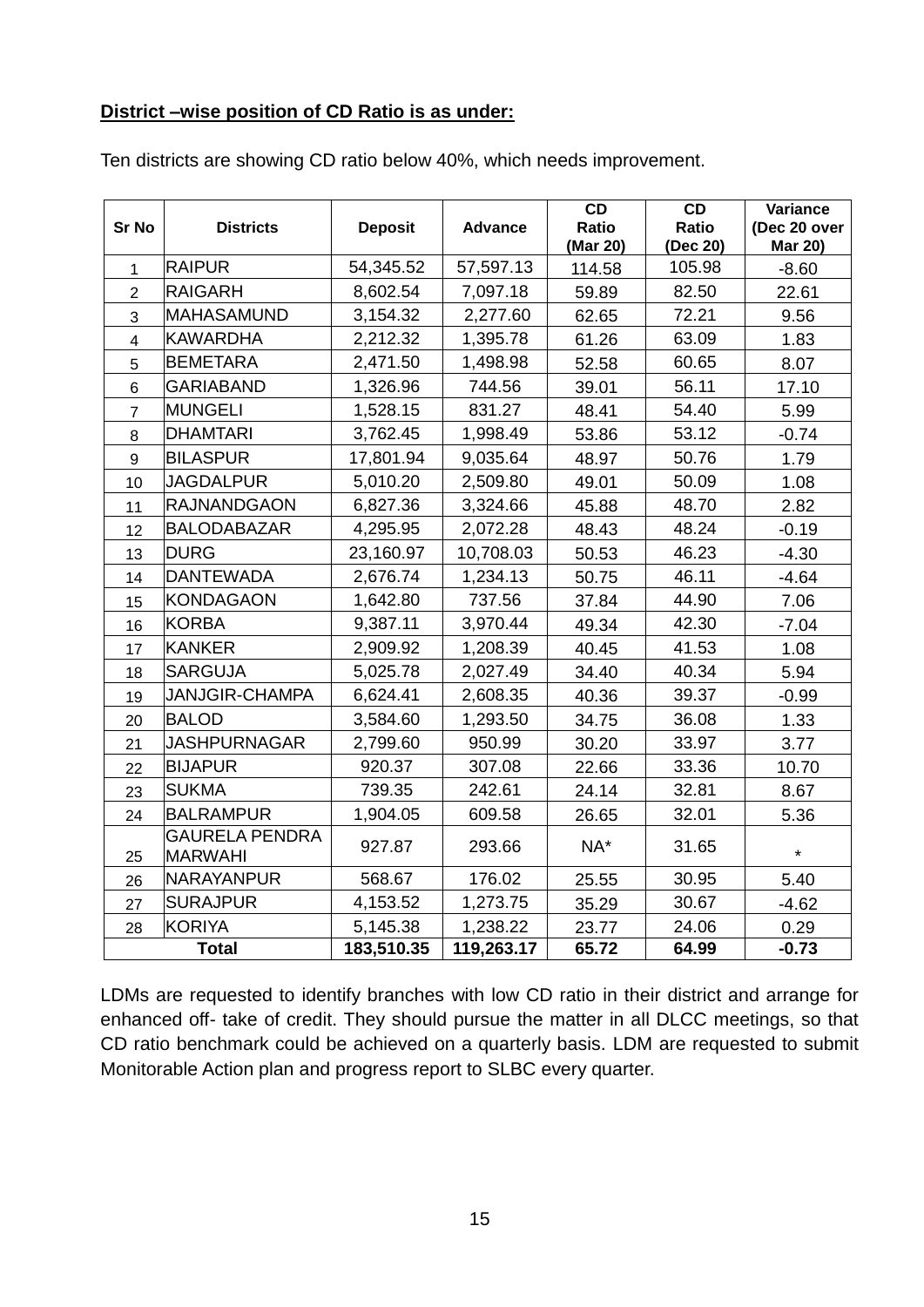**Agenda No 6- Position of NPAs in respect of schematic lending, Certificate Cases and Recovery of NPAs. (As on 31.12.2020)**

|                       |                 |            | (Rs in Crores) |
|-----------------------|-----------------|------------|----------------|
| <b>Banks</b>          | <b>Advances</b> | <b>NPA</b> | % NPA          |
| <b>PSU</b>            | 76,141.72       | 4,521.84   | 5.93           |
| <b>Private Bank</b>   | 32,510.37       | 626.49     | 1.92           |
| Coop Banks            | 5,013.48        | 137.62     | 2.74           |
| <b>CRGB</b>           | 4,151.79        | 91.39      | 2.20           |
| <b>Small Fin Bank</b> | 1,445.57        | 20.35      | 1.40           |
| <b>Grand Total</b>    | 1,19,262.93     | 5,397.68   | 4.52           |

Bank wise NPA are shown in **table No. 11 H (Page No.169)**

### **6.1- Position of NPAs in respect of Govt. Sponsored schemes.**

|                                                    | <b>Status of NPA in Government Sponsored Scheme</b>              |                                                |                                     |       |                                              |                                     |       |  |  |  |  |  |
|----------------------------------------------------|------------------------------------------------------------------|------------------------------------------------|-------------------------------------|-------|----------------------------------------------|-------------------------------------|-------|--|--|--|--|--|
|                                                    |                                                                  |                                                | As on 31.03.2020                    |       |                                              | As on 31.12.2020                    |       |  |  |  |  |  |
| <b>Sr</b><br><b>No</b>                             | <b>Government</b><br><b>Sponsored</b><br><b>Schemes</b>          | <b>Total</b><br><b>Outstand</b><br>ing $(Cr.)$ | <b>Total</b><br><b>NPA</b><br>(Cr.) | % NPA | <b>Total</b><br><b>Outstand</b><br>ing (Cr.) | <b>Total</b><br><b>NPA</b><br>(Cr.) | % NPA |  |  |  |  |  |
| $\overline{1}$                                     | Pradhan Mantri<br>Employment<br>Generation<br>program<br>(PMEGP) | 357.23                                         | 40.56                               | 11.35 | 266.44                                       | 39.87                               | 14.96 |  |  |  |  |  |
| $\overline{2}$                                     | <b>National Rural</b><br>Livelihood<br><b>Mission</b><br>(NRLM)  | 528.78                                         | 16.87                               | 3.19  | 514.92                                       | 13.85                               | 2.69  |  |  |  |  |  |
| 3                                                  | <b>National Urban</b><br>Livelihood<br>Mission (NULM)            | 58.69                                          | 12.94                               | 22.05 | 75.83                                        | 11.99                               | 15.82 |  |  |  |  |  |
| $\overline{4}$                                     | Aadivasi<br>Swarojgaar<br>Yojana                                 | 20.10                                          | 2.03                                | 10.10 | 13.68                                        | 2.74                                | 20.05 |  |  |  |  |  |
| 5                                                  | Antyodaya<br>Swarojagaar<br>Yojana                               | 26.49                                          | 3.99                                | 15.05 | 18.55                                        | 3.94                                | 21.21 |  |  |  |  |  |
| 6                                                  | Pradhan Mantri<br><b>MUDRA Yojana</b><br>(PMMY)                  | 2,551.24                                       | 320.12                              | 12.55 | 4,277.30                                     | 298.05                              | 8.11  |  |  |  |  |  |
| $\overline{7}$                                     | Stand up India<br>(SUI)                                          | 253.42                                         | 30.02                               | 11.85 | 327.97                                       | 16.72                               | 5.10  |  |  |  |  |  |
| <b>Total Government</b><br><b>Sponsored Scheme</b> |                                                                  | 3,795.94                                       | 426.52                              | 11.24 | 5,494.69                                     | 387.16                              | 7.05  |  |  |  |  |  |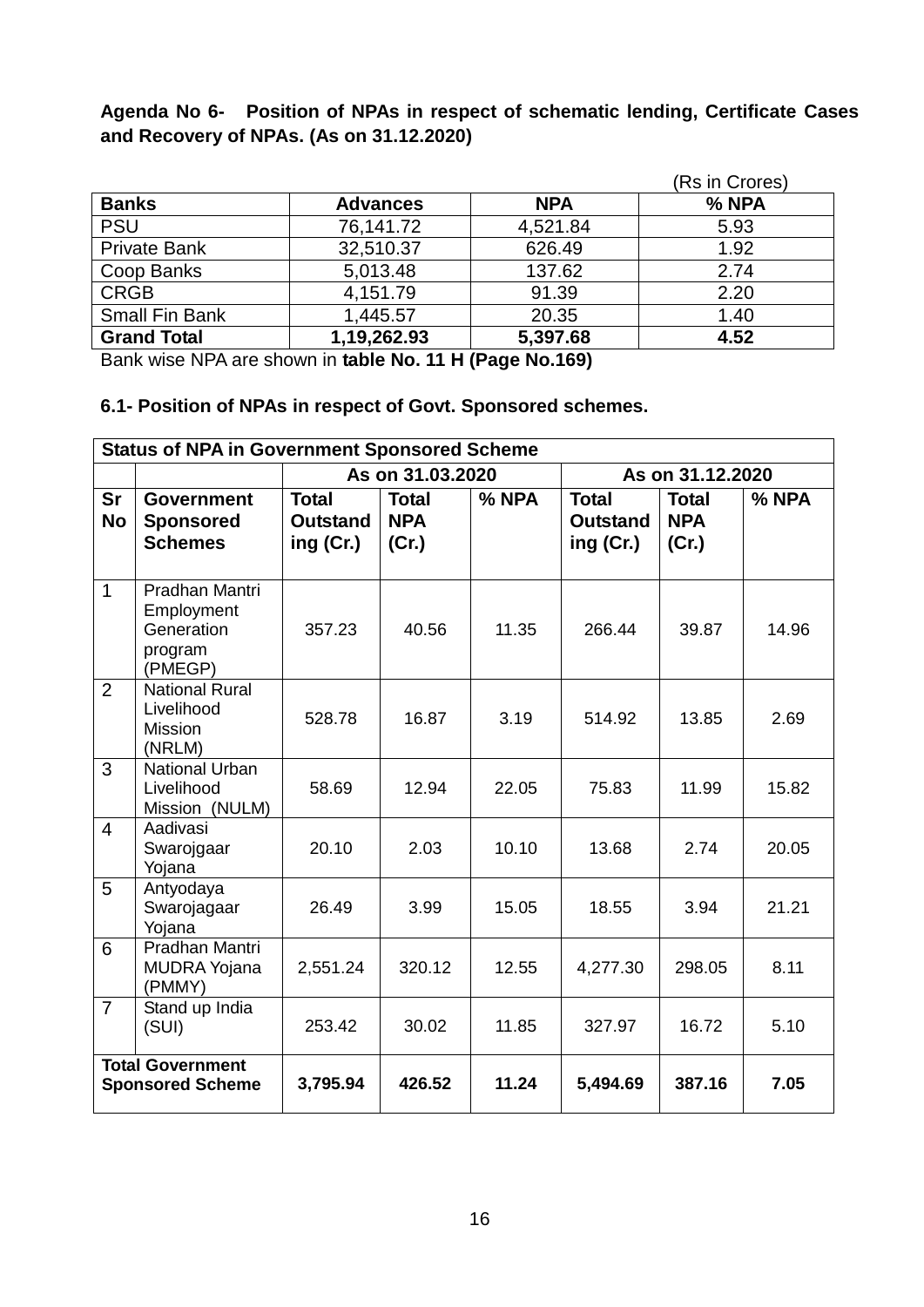**Agenda No 7 - Issues remaining unresolved at DCC/DLRC meeting:** As against 84 DCC & 84 DLRC meetings to be conducted till Dec 20, 50 DCC & DLRC Meetings have been conducted. District wise detail of meeting conducted is as under:

| <b>Sr No</b>   | <b>Districts</b>       | <b>DCC/DLRC</b> meetings to<br>be held up to 31.12.2020 | <b>DCC/DLRC</b> meeting held<br>during 2020-21 |
|----------------|------------------------|---------------------------------------------------------|------------------------------------------------|
| 1              | <b>Balod</b>           | 6                                                       | 2                                              |
| $\overline{2}$ | <b>Baloda Bazar</b>    | 6                                                       | $\overline{2}$                                 |
| 3              | Balrampur              | 6                                                       | $\overline{2}$                                 |
| 4              | Bemetera               | 6                                                       | 1                                              |
| 5              | Bijapur                | 6                                                       | $\overline{2}$                                 |
| 6              | Bilaspur               | 6                                                       | $\overline{2}$                                 |
| $\overline{7}$ | Dantewada              | 6                                                       | 1                                              |
| 8              | Dhamtari               | 6                                                       | 3                                              |
| 9              | Durg                   | 6                                                       | 3                                              |
| 10             | Gariaband              | 6                                                       | 1                                              |
| 11             | Gaurell-Pendra-Marwahi | 6                                                       | 1                                              |
| 12             | Jagdalpur              | 6                                                       | $\overline{2}$                                 |
| 13             | Janjgir - Champa       | 6                                                       | $\overline{2}$                                 |
| 14             | Jashpur Nagar          | 6                                                       | $\overline{2}$                                 |
| 15             | Kanker                 | 6                                                       | $\overline{2}$                                 |
| 16             | Kawardha               | 6                                                       | $\overline{2}$                                 |
| 17             | Kondagaon              | 6                                                       | $\overline{2}$                                 |
| 18             | Korba                  | 6                                                       | 1                                              |
| 19             | Koriya                 | 6                                                       | 1                                              |
| 20             | Mahasamund             | 6                                                       | 1                                              |
| 21             | Mungeli                | 6                                                       | 3                                              |
| 22             | Narayanpur             | 6                                                       | $\overline{2}$                                 |
| 23             | Raigarh                | 6                                                       | 1                                              |
| 24             | Raipur                 | 6                                                       | $\overline{2}$                                 |
| 25             | Rajnandgaon            | 6                                                       | $\overline{2}$                                 |
| 26             | Sarguja                | 6                                                       | $\overline{2}$                                 |
| 27             | Sukma                  | 6                                                       | $\overline{2}$                                 |
| 28             | Surajpur               | 6                                                       | 1                                              |
|                | <b>Total</b>           | 168                                                     | 50                                             |

All LDMs are requested to convene DCC/DLRC meetings as per schedule. Also the LDMs have been instructed to submit their issues with SLBC for the current quarter**.** No issues have been reported.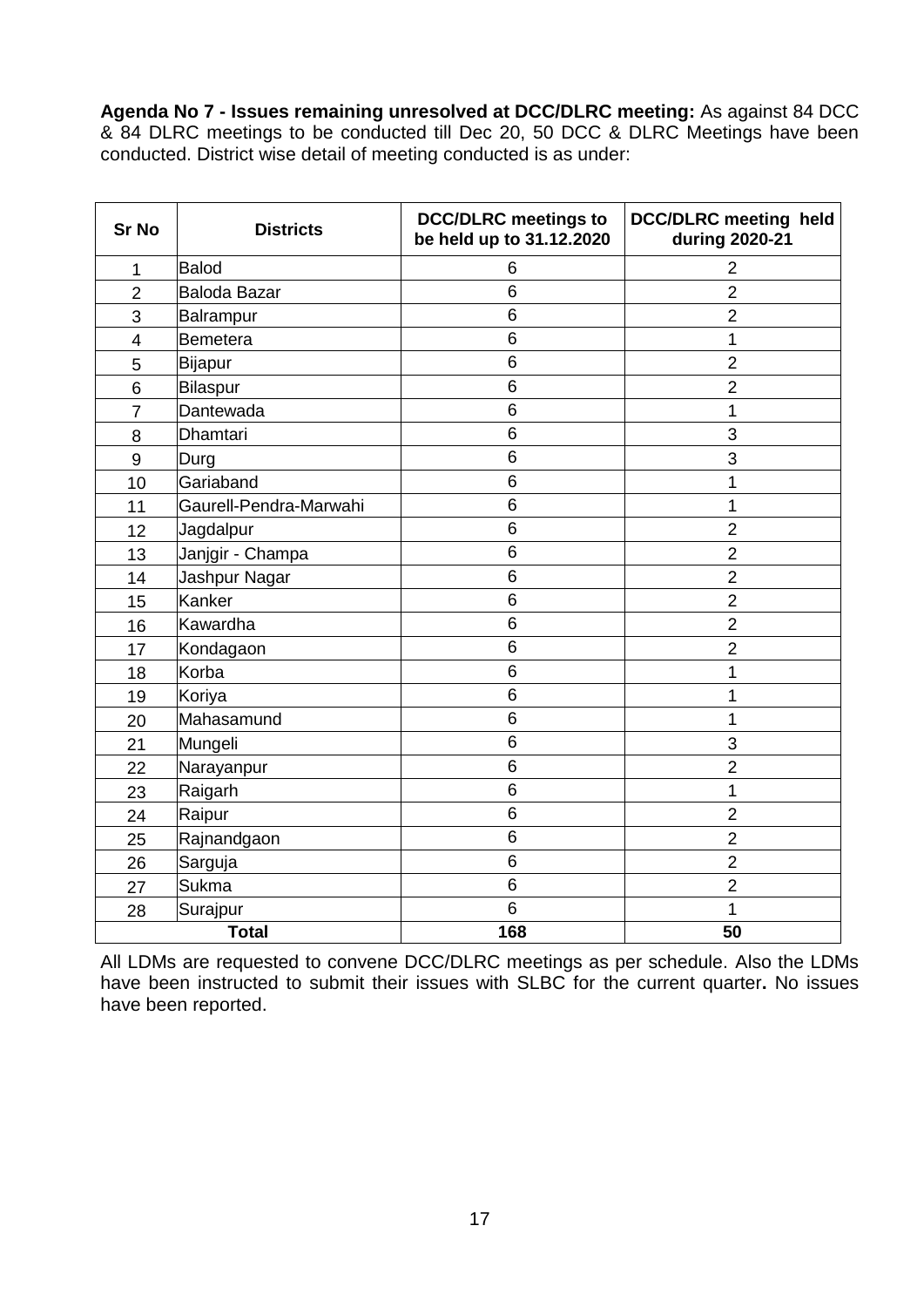**Agenda No 8: PRAGATI: Review of Social Security Scheme- Pradhan Mantri Jeevan Jyoti Bima Yojana (PMJJBY), Pradhan Mantri Suraksha Bima Yojana (PMSBY) and Atal Pension Yojana (APY):** Progress made under PMJJBY, PMSBY and APY up to 31.12.2020 is as under:

| <b>Date</b>                 | <b>PMSBY</b> | <b>PMJJBY</b> | <b>APY</b> | <b>Total Enrolment</b> |
|-----------------------------|--------------|---------------|------------|------------------------|
|                             |              |               |            | (PMSBY+PMJJBY+APY)     |
| 31.05.2019                  | 43,82,936    | 11,20,300     | 1,98,647   | 57,01,883              |
| 31.03.2020                  | 46,39,011    | 12,68,530     | 2,81,465   | 61,89,006              |
| 30.06.2020                  | 44,49,331    | 12,68,156     | 3,04,579   | 60,22,066              |
| 31.12.2020                  | 69,22,926    | 19,50,404     | 3,82,573   | 92,55,903              |
| % Growth in                 | 49%          | 54%           | 36%        |                        |
| <b>Enrolment (Renewal</b>   |              |               |            |                        |
| + New Enroll) over          |              |               |            |                        |
| <b>Mar 20</b>               |              |               |            |                        |
| <b>Total eligible PMJDY</b> | 1,09,15,342  | 82,04,036     |            |                        |
| accounts                    |              |               |            |                        |

Bank-wise & District-wise progress report for PMJJBY, PMSBY (Renewal + new enrolment), & APY (Total Enrollment) up to 31.12.2020 is placed at **Annexure - E (Page No.54).**

**Claims under PMJJBY & PMSBY:** Number of Claims reported under PMJJBY and PMSBY up to 31.12.2020 (Data Source Mission Jansuraksha, GoI) are as under:

| <b>Scheme</b> | Paid   | <b>Pending</b> | <b>Rejected</b> | <b>Pending with</b> | <b>Grand Total</b> |
|---------------|--------|----------------|-----------------|---------------------|--------------------|
|               |        | with insurer   |                 | <b>Bank</b>         |                    |
| <b>PMJJBY</b> | 8,568  | 99             | 436             | 45                  | 9,148              |
| <b>PMSBY</b>  | 2,084  | 123            | 372             |                     | 2,588              |
| Total         | 10,652 | 222            | 808             | 54                  | 11,736             |

Bank-wise and District-wise progress report up to 31.12.2020 is placed at **Annexure E1 (Page No.56).**

Banks were requested to take following actions for increasing the coverage and spreading awareness among targeted beneficiaries under the schemes:

- a) Conduct periodic publicity campaigns with special focus on rural areas at regular intervals for creating awareness about benefits of social security schemes
- b) Streamline procedures and leverage technology to speed up claim settlement process and improve outreach.
- c) Ensure that no eligible Jan Dhan account holders are left out from availing the risk cover under PMJJBY & PMSBY.
- d) Enroll beneficiaries of other government scheme like PM Ujjwala, PM Kisan, MGNREGA under the scheme.
- e) Use SMS and other digital platforms to make account holders aware of the schemes and also to seek auto debit mandate from them.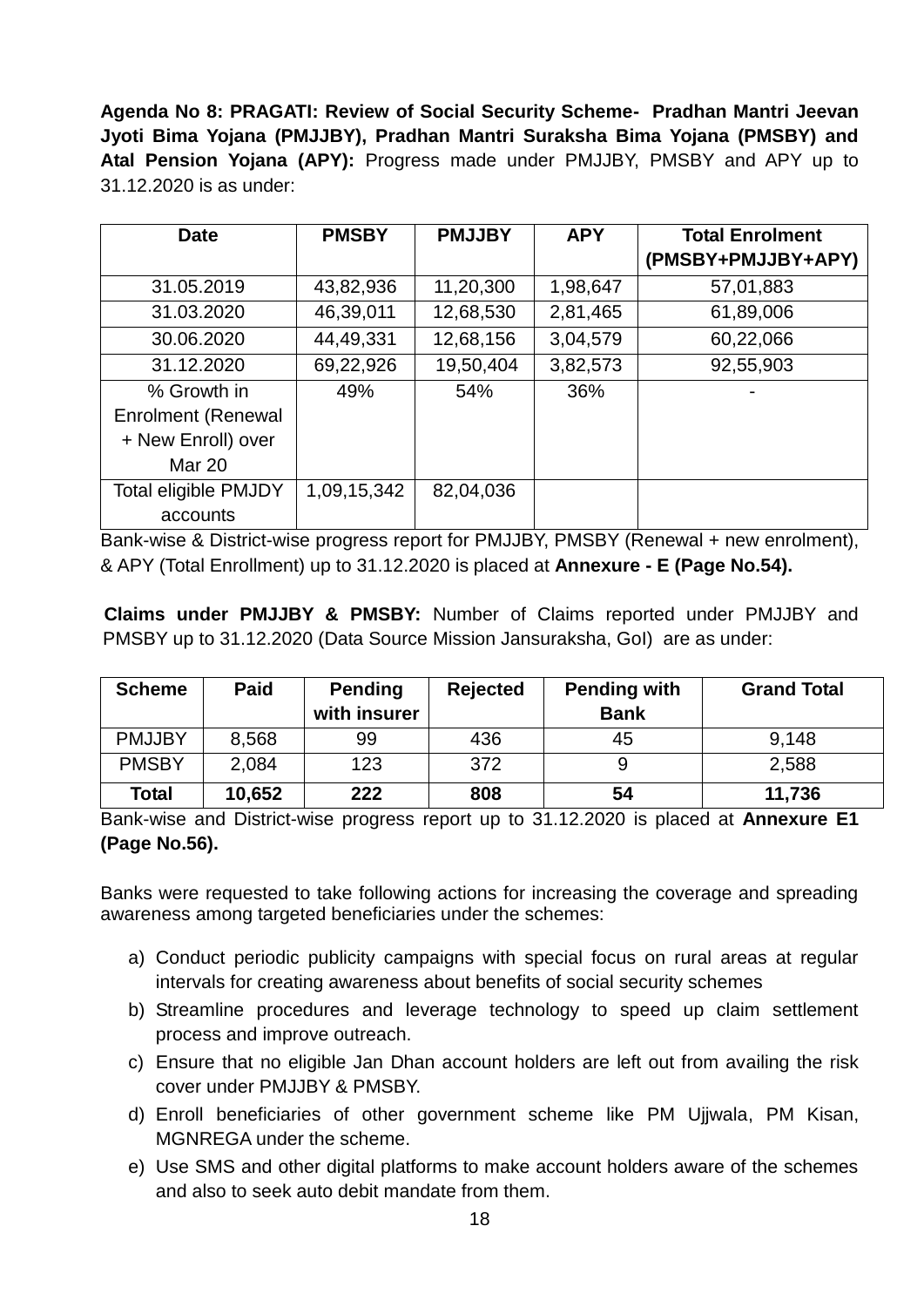- f) Leverage marketing channels like banking correspondents for ensuring Pan India coverage and innovative ways to be device for motivating the field level functionaries for enhancing enrollments, especially under PMJJBY & PMSBY.
- g) Fix target of fresh enrollment under PMJJBY and PMSBY to enhance enrollment.

### **8.1 Subcommittee on Financial Inclusion:-**

National Strategy for Financial Inclusion (NSFI) 2019-24 sets forth the vision and key objectives of financial inclusion policies in India to help expand and sustain the financial inclusion process. The strategy aims to provide access to formal financial services in an affordable manner, broadening and deepening financial inclusion and promoting financial literacy and consumer protection.

In this context, RBI has advised vide its letter no FIDD.CO.LBS.No. 487/02.01.012/2020-21 dt 13/11/2020 that the Sub-committee of SLBC on Financial Inclusion should periodically review the issues affecting the progress of the initiatives taken under NSFI: 2019-24

Accordingly, we propose to constitute SLBC Sub-committee on Financial Inclusion with following members -

| <b>SR</b>      | <b>Designation</b>                                           |                         |
|----------------|--------------------------------------------------------------|-------------------------|
| <b>No</b>      |                                                              |                         |
| $\mathbf{1}$   | Director, Institutional Finance, Government of Chhattisgarh. | Chairman                |
| $\overline{2}$ | <b>CGM, NABARD</b>                                           | Co-Chairman             |
| 3              | Commissioner, Labour Department                              | Member                  |
| $\overline{4}$ | Commissioner, MGNREGA                                        | Member                  |
| 5              | Dy General Manger, Reserve Bank of India                     | Member                  |
| 6              | Dy General Manger and convener SLBC                          | Member                  |
| $\overline{7}$ | Dy General Manger, Bank of Baroda                            | <b>Member Secretary</b> |
| 8              | Regional Head, Bank of India                                 | Member                  |
| 9              | Regional Head, Bank of Maharashtra                           | Member                  |
| 10             | Regional Head, Canara Bank                                   | Member                  |
| 11             | Regional Head, Central Bank of India                         | Member                  |
| 12             | Regional Head, Indian Bank                                   | Member                  |
| 13             | Regional Head, Indian Overseas Bank                          | Member                  |
| 14             | Regional Head, Punjab National Bank                          | Member                  |
| 15             | Regional Head, Punjab & Sindh Bank                           | Member                  |
| 16             | Regional Head, Union Bank                                    | Member                  |
| 17             | Regional Head, UCO Bank                                      | Member                  |
| 18             | Chairman, Chhattisgarh Rajya Gramin Bank                     | Member                  |
| 19             | Managing Director, Apex Bank                                 | Member                  |
| 20             | Regional Head, ICICI Bank                                    | Member                  |
| 21             | Regional Head, Axis Bank                                     | Member                  |
| 22             | Regional Head, HDFC Bank                                     | Member                  |
| 23             | Regional Head, Bandhan Bank                                  | Member                  |

House is requested to approve the constitution of the Sub-committee.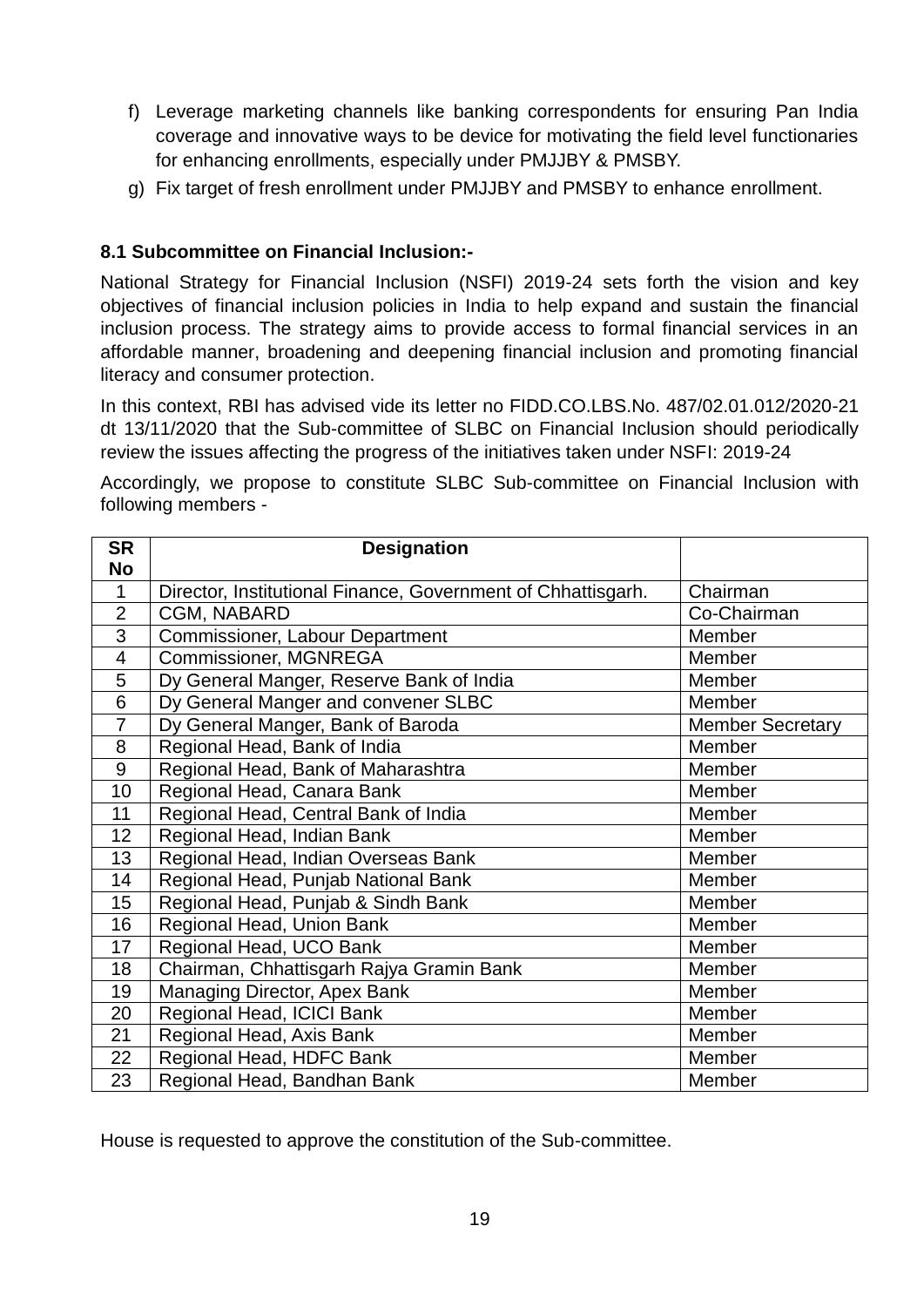# **8.2 Targeted Financial Inclusion Intervention Programme (TFIIP)**

With a view to enhance the penetration of financial inclusion in the Aspirational Districts, Department of Financial Services has launched a Targeted Financial Inclusion Intervention Programme (TFIIP) initially in 40 selected Aspirational Districts within the overall Aspirational Districts Programme (ADP) of NITI Aayog. Mahasamund & Rajnandgaon districts have been identified under this programme in the state of Chhattisgarh. Key objective of TFIIP are as under:

- Availability of Banking touch-point (Branch/BC kiosk) within 5 km distance of every inhabited village.
- Improving identified Key Performance Indicators (KPIs) for financial inclusion to benchmark level.
- KPIs on FI: Number of Bank accounts and enrolments under PMJJBY, PMSBY and APY per lakh of population. (To be achieved by Sep 2021)

| <b>Benchmark</b><br>for<br>aspirational<br>districts | <b>Bank</b><br><b>Accounts</b><br>(CASA)<br>lakh<br>per<br>population |            |       | <b>PMJJBY</b><br>enrollments<br>per<br>lakh population |            | <b>PMSBY</b><br>enrollments<br>per lakh population |            | <b>APY</b><br>per<br>population | enrollments   | lakh       |            |               |
|------------------------------------------------------|-----------------------------------------------------------------------|------------|-------|--------------------------------------------------------|------------|----------------------------------------------------|------------|---------------------------------|---------------|------------|------------|---------------|
| Goal<br>for<br>Phase-II<br>(100%<br>of<br>Benchmark) | 129,755                                                               |            | 9,772 |                                                        | 30,303     |                                                    |            | 2,886                           |               |            |            |               |
| <b>District</b>                                      | Jan-<br>20                                                            | Jan-<br>21 | %     | Jan-<br>20                                             | Jan-<br>21 | $\%$                                               | Jan-<br>20 | Jan-<br>21                      | $\frac{9}{6}$ | Jan-<br>20 | Jan-<br>21 | $\frac{0}{0}$ |
| <b>MAHASAMUND</b>                                    | 109731                                                                | 120710     | 93    | 4575                                                   | 6906       | 71                                                 | 30303      | 37833                           | 125           | 1705       | 2420       | 84            |
| <b>RAJNANDGAON</b>                                   | 100940                                                                | 109201     | 84    | 8232                                                   | 11174      | 114                                                | 27729      | 32104                           | 106           | 1084       | 1587       | 55            |

Progress of both the districts in KPIs is as under:

As per DFS letter dated 17.02.2021, TFIIP has been extended to all 112 aspirational districts of the country. In C.G. there are 10 aspirational districts (Bastar, Bijapur, Dantewada, Kanker, Korba, Kondagaon, Mahasamund, Narayanpur, Rajnandgaon, Sukma)

#### **Agenda No. 9: Minutes of SLBC Sub Committees:-**

In compliance with the instructions contained in RBI revamped LBS scheme the meeting of SLBC Sub-Committee were held as under: -

| <b>Sr No</b> | Subcommittee on             | <b>Meeting Date</b>    |
|--------------|-----------------------------|------------------------|
|              | Government Sponsored Scheme | 09.11.2020             |
|              | Agriculture                 | 10.08.2020, 09.02.2021 |
|              | Digital Payment             | 29.09.2020             |

Minutes of the subcommittee meetings are placed as **Annexure – G (Page No.59)**. Some of the important points recommended by the Sub Committee for discussion in Main SLBC meeting are as under: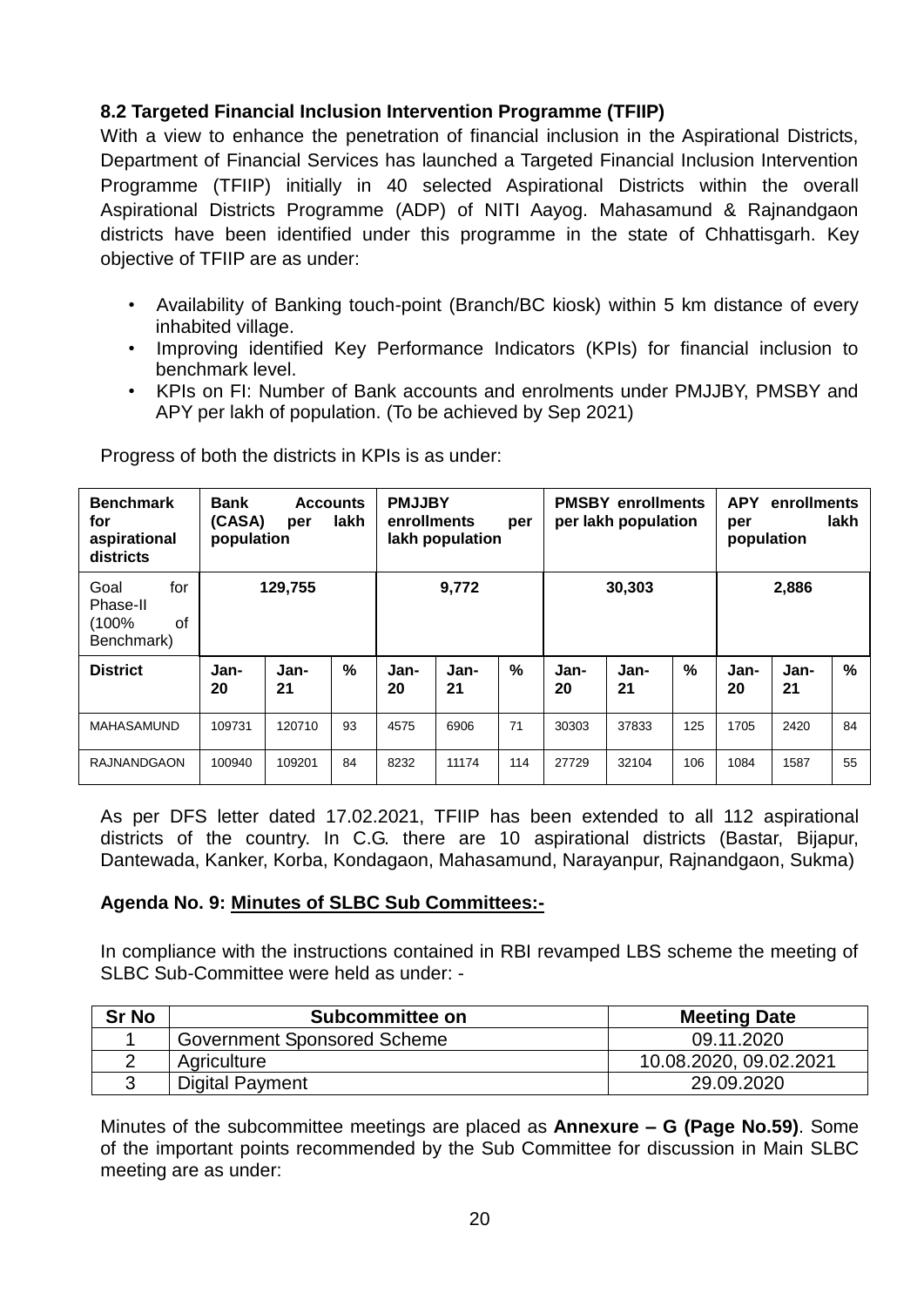**9.1. Monitoring the Progress under Doubling of Farmer's income by 2022:** As per the study conducted by DDMs of NABARD in 10 districts of the State on 'Doubling of Farmer's Income by 2022' average income growth of farmers over 4 years between 2016-17 and 2019-20 is 76%.

**9.2 Monograph on the State of Sikkim's Organic Transformations to promote organic farming in the state and setting standards thereof:** The suggested information on Sikkim model was shared with all banks and issue also discussed in meeting of SLBC Sub committee on Agriculture.

Further, as suggested in the RBI Letter No. FIDD (RAI) No. 6 / 01.22.01/ 20-21 dated 05.08.2020 to form a subcommittee for promotion of Organic farming in the state, we propose to keep this point under the purview of existing SLBC Sub Committee on Agriculture.

We also propose to include Director, in Charge of Organic Farming, GoCG as a member of SLBC Sub-committee on Agriculture.

The House is requested to approve the same.

**9.3 Determination of crop duration for each crop :** RBI Master Circular on Prudential Norms on Income Recognition, Asset Classification and Provisioning pertaining to Advances ( DBR.No.BP.BC.2/21.04.048/2015-16, dated July 01, 2015 ) details the guidelines for Asset Classification for agricultural advances. As per para 4.2.13 of the guidelines, the 'crop season' for determining the NPA classification of agricultural advances would be as fixed by the SLBC in each State.

The details of crop duration for each crop grown in Chhattisgarh is attached as **"Annexure-R", Page no. 105** (Source: - Research Services, Indira Gandhi Krishi Vishva Vidhyalaya, Chhattisgarh- IGKVV. & Horticulture Department). We request the house to fix the Crop duration for each crop of the state as recommended by the IGKVV & Horticulture Department. As mentioned in the details of crop duration the major portion of crop production is grown in Kharif season only ( e.g. Paddy Kharif is grown in 3711.48 thousand hectare and Paddy Rabi is grown in 56.42 thousand hectare only). Hence cropping pattern in the State may be considered as Mono Cropping.

We request the house to approve the same.

**9.4 Review of Prime Minister Formalisation of Micro Food Processing Enterprises Scheme (PM FME) :** Ministry of Food Processing Industries (MoFPI), in partnership with the States, has launched an all India centrally sponsored "PM Formalisation of Micro Food Processing Enterprises Scheme (PM FME Scheme)" for providing financial, technical and business support for upgradation of existing micro food processing enterprises.

The objectives of the scheme are:

- (i) Support for capital investment for upgradation and formalization with registration for GST, FSSAI hygiene standards and Udyog Aadhar;
- (ii) Capacity building through skill training, imparting technical knowledge on food safety, standards & hygiene and quality improvement;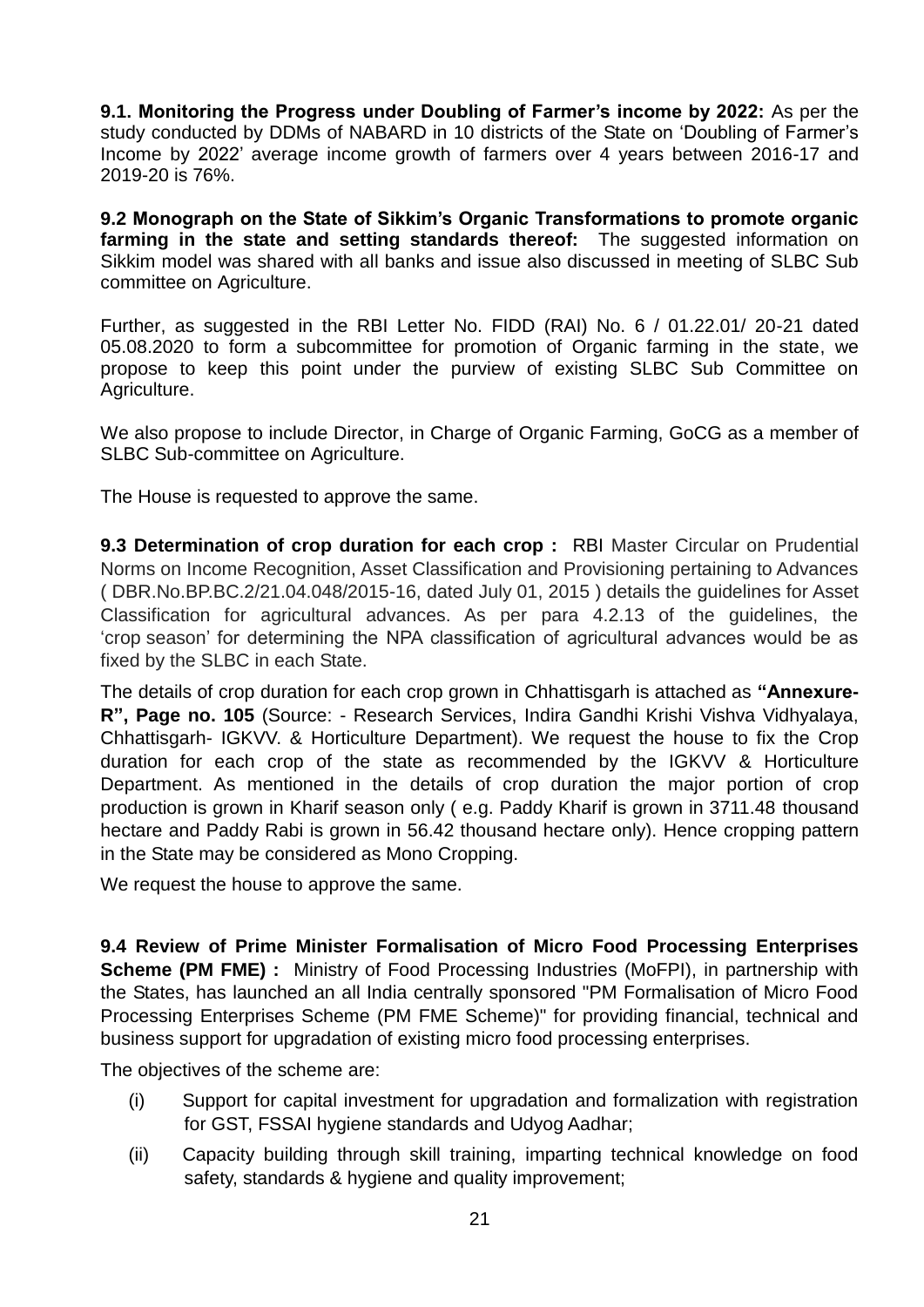- (iii) Hand holding support for preparation of DPR, availing bank loan and upgradation;
- (iv) Support to Farmer Producer Organizations (FPOs), Self Help Groups (SHGs), producers cooperatives for capital investment, common infrastructure and support branding and marketing.

We propose to keep this point under the purview of existing SLBC Sub Committee on Agriculture for review.

**9.5 Implementation of new central sector scheme- financing under Agriculture infrastructure fund:** Government of India has launched Rs 1 lakh crore Agri Infrastructure Fund for farm-gate infrastructure for farmers. Financing facility of Rs. 1,00,000 crore will be provided for funding Agriculture Infrastructure Projects at farm-gate & aggregation points (Primary Agricultural Cooperative Societies, Farmers Producer Organizations, Agriculture entrepreneurs, Start-ups, etc.). Accordingly, DAC&FW has formulated the Central Sector Scheme to mobilize a medium - long term debt financing facility for investment in viable projects relating to post harvest management Infrastructure and community farming assets through incentives and financial support.

#### **Main Features:**

- Credit guarantee coverage will be available for eligible borrowers under Credit Guarantee Fund Trust for Micro and Small Enterprises (CGTMSE) scheme for a loan up to Rs. 2 crore. The fee for this coverage will be paid by the Government.
- Interest subvention of 3% p.a., limited to INR 2 crore, though loan amount can be higher.
- Cap on lending rate, so that benefit of interest subsidy reaches the beneficiary and services to farmers remain affordable.
- Multiple lending institutions including Commercial Banks, Cooperative Banks, NCDC, NBFCs etc.
- Disbursement in four years starting with sanction of Rs.10,000 crore in the first year and Rs 30,000 crore each in next three financial years.
- Moratorium for repayment under this financing facility may vary subject to minimum of 6 months and maximum of 2 years.
- Need based refinance support will be made available by NABARD to all eligible lending entities including cooperative banks and RRBs as per its policy.

We propose to keep this point under the purview of existing SLBC Sub Committee on Agriculture for review.

**9.6: RBI Membership in SLBC Subcommittee for Government Sponsored Schemes:**As per paragraph 11.1 of RBI Master Circular dated 18.09.2020 on DAY-NRLM, SLBC subcommittee on SHG Bank linkage is to be constituted. The subcommittee should consist of members from all banks operating in the state, RBI, NABARD, CEO of SRLM, representatives of State Rural Development Department, Secretary institutional finance and representatives of Development Departments. The subcommittee shall discuss a specific agenda of review, implementation and monitoring of the SHG-Bank linkage and the issues/constraints in achievement of the credit target.

Since a Subcommittee on GSS is already constituted, we propose that RBI may be made a member of the SLBC subcommittee on GSS.

The House is requested to approve the same.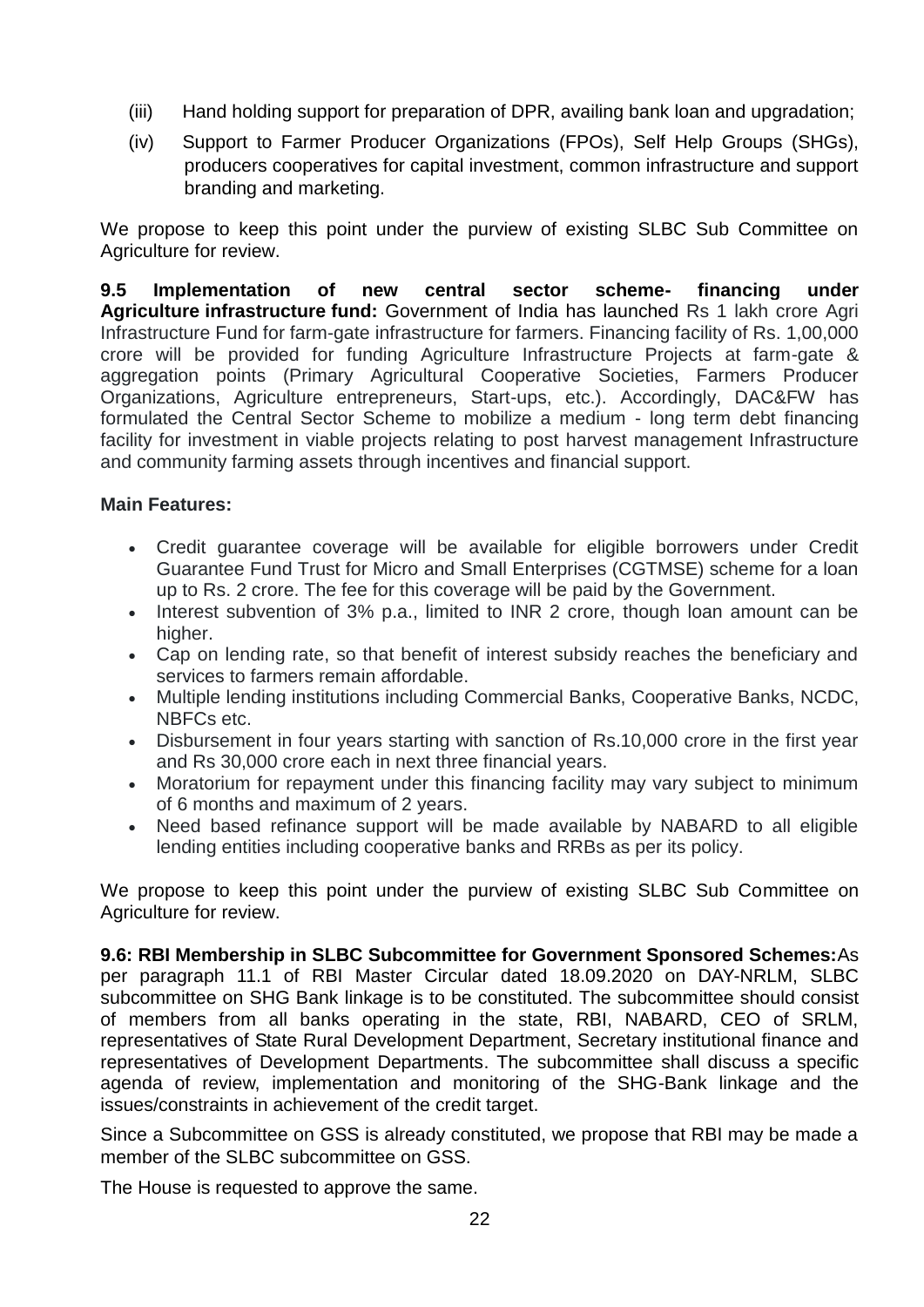**Agenda No. 10. Opening of Debt Recovery Tribunal in state of Chhattisgarh:** Recovery of Debts and Bankruptcy Act (RDB Act), 1993 provides for establishment of Debts Recovery Tribunals (DRTs) with original jurisdiction and Debts Recovery Appellate Tribunals (DRATs) with appellate jurisdiction, for expeditious adjudication and recovery of debts due to banks and financial institutions, insolvency resolution and bankruptcy of individuals and partnership firms and connected matters therewith. The Act aims to safeguard the interest of banks and financial institutions as lenders, while not discouraging borrowers. The Act is applicable to cases where the amount of debt due to any bank or financial institution defined under the Act or a consortium of banks or financial institutions is Rs.20 lakh or more.

The Debt Recovery Tribunal Jabalpur constituted in 1998 covers the States of Madhya Pradesh and Chhattisgarh. The Banking sector in Chhattisgarh has witnessed significant growth over the last twenty years since the birth of Chhattisgarh as a separate State in the year 2000. With the growth in credit outlay to various sectors in the State, volume of bad debts has also increased and Banks in the State are now finding it increasingly difficult to file fresh cases and also follow-up of the existing cases with DRT Jabalpur due to geographical distance. Large number of cases is pending with DRT Jabalpur and number is increasing continuously. The State of Jharkhand which came into existence along with Chhattisgarh has a DRT in the State at Ranchi.

Setting up of a DRT in our State will facilitate for early settlement of cases pertaining to bad debts and bank funds locked up in cases pending with DRT may be available to banks for further lending to eligible units for furthering credit growth in the State.

We request State Government to kindly take up the matter with appropriate authorities in the Ministry of Finance, Government of India for opening of Debt Recovery Tribunal in State of Chhattisgarh.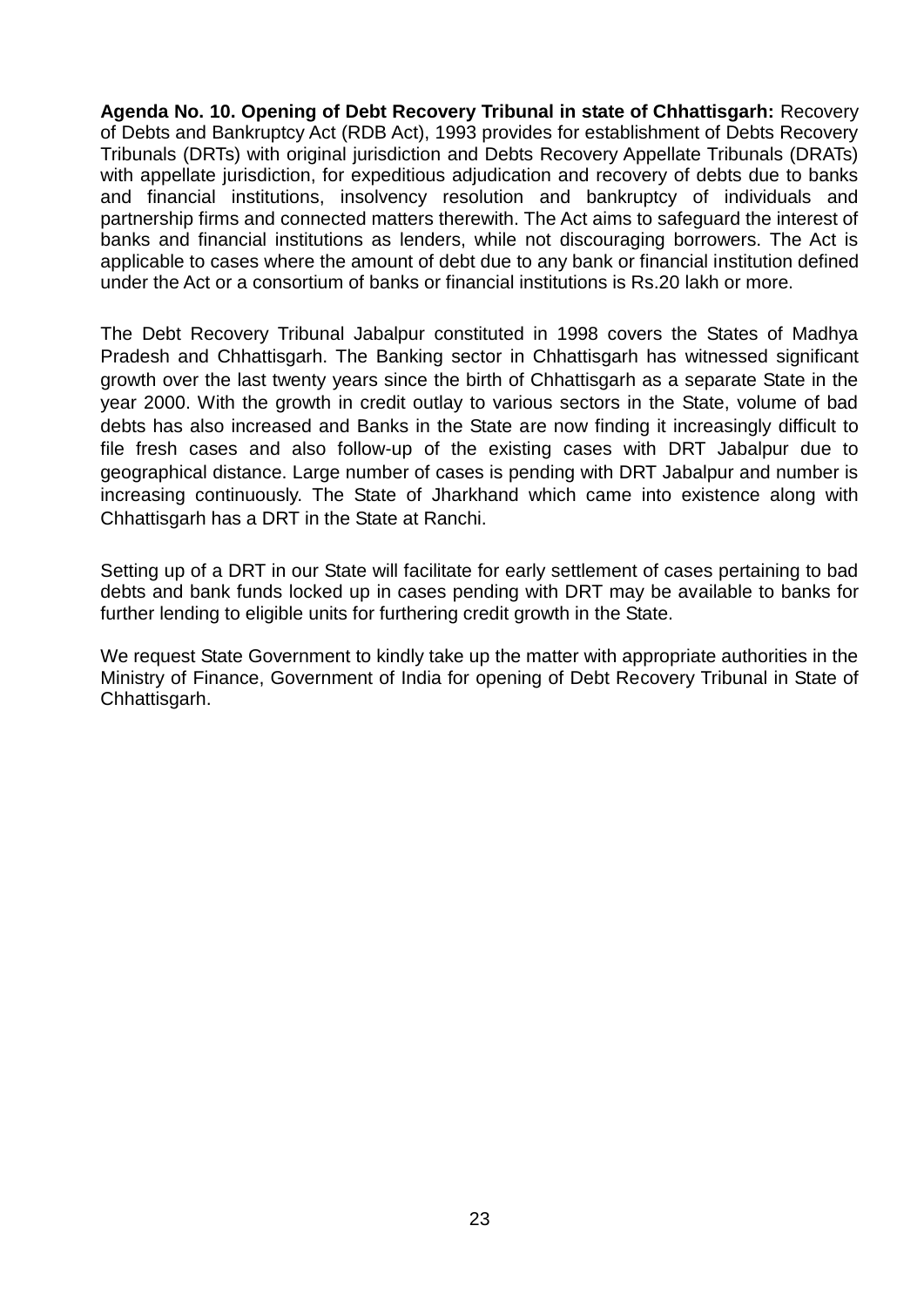# **Agenda Items for information and record**

#### **Agenda No 11. Govt Sponsored Schemes**

#### **11.1 National Rural Livelihood Mission (NRLM):**

All poor women of the State are to be covered under Self Help Group (SHG) Bank linkage programme. Government of India is executing the Women Self Help Group Programme through NABARD in LWE districts and National Rural Livelihood Mission Programme through State Rural Livelihood Mission (Bihaan) in the State. Progress under the NRLM scheme is as under:

**(Amt Rs. in Crore)**

**(In Numbers)**

|       | <b>Target</b> |       | <b>Application</b><br>submitted          |       | <b>Sanctioned</b> |        | Pending<br><b>Disbursement</b> |                 | <b>Sanction %</b><br>of Target |     |
|-------|---------------|-------|------------------------------------------|-------|-------------------|--------|--------------------------------|-----------------|--------------------------------|-----|
| No.   |               |       | Amount Number   Amount   Number   Amount |       |                   | Number |                                | Amount   Number | No.                            | Amt |
| 54576 | 580.32        | 50032 | 977.02                                   | 31667 | 544.46            | 28260  | 434.39                         | 18365           | 58                             | 94  |

Bank wise target and achievement details for year 2020-21 (up to 31.12.2020) is placed at **Annexure – H (Page No.82).**

**11.2 National Urban Livelihood Mission (NULM):** The component wise achievement up to 31.12.2020 is as under:-

| <b>Scheme</b>                                  | <b>Physical</b><br><b>Target</b><br>2020-21 | <b>Cases</b><br><b>Sponsored</b> | <b>Cases</b><br><b>Sanctioned</b> | Loan<br><b>Disbursed</b> | <b>Pending</b> | $\%$<br><b>Achiev</b><br>ement<br>against<br>target |
|------------------------------------------------|---------------------------------------------|----------------------------------|-----------------------------------|--------------------------|----------------|-----------------------------------------------------|
| Interest Subsidy for<br><b>Individual Loan</b> | 2000                                        | 5595                             | 644                               | 595                      | 4599           | 32 %                                                |
| Interest Subsidy for<br>Group Loan             | 150                                         | 355                              | 76                                | 52                       | 265            | 51 %                                                |
| Interest Subsidy for<br><b>Bank Linkage</b>    | 1000                                        | 2121                             | 429                               | 408                      | 1625           | 43%                                                 |
| Total                                          | 3150                                        | 8071                             | 1149                              | 1055                     | 6489           | 36%                                                 |

Bank wise detailed progress report is placed at **Annexure- I (Page No.83).**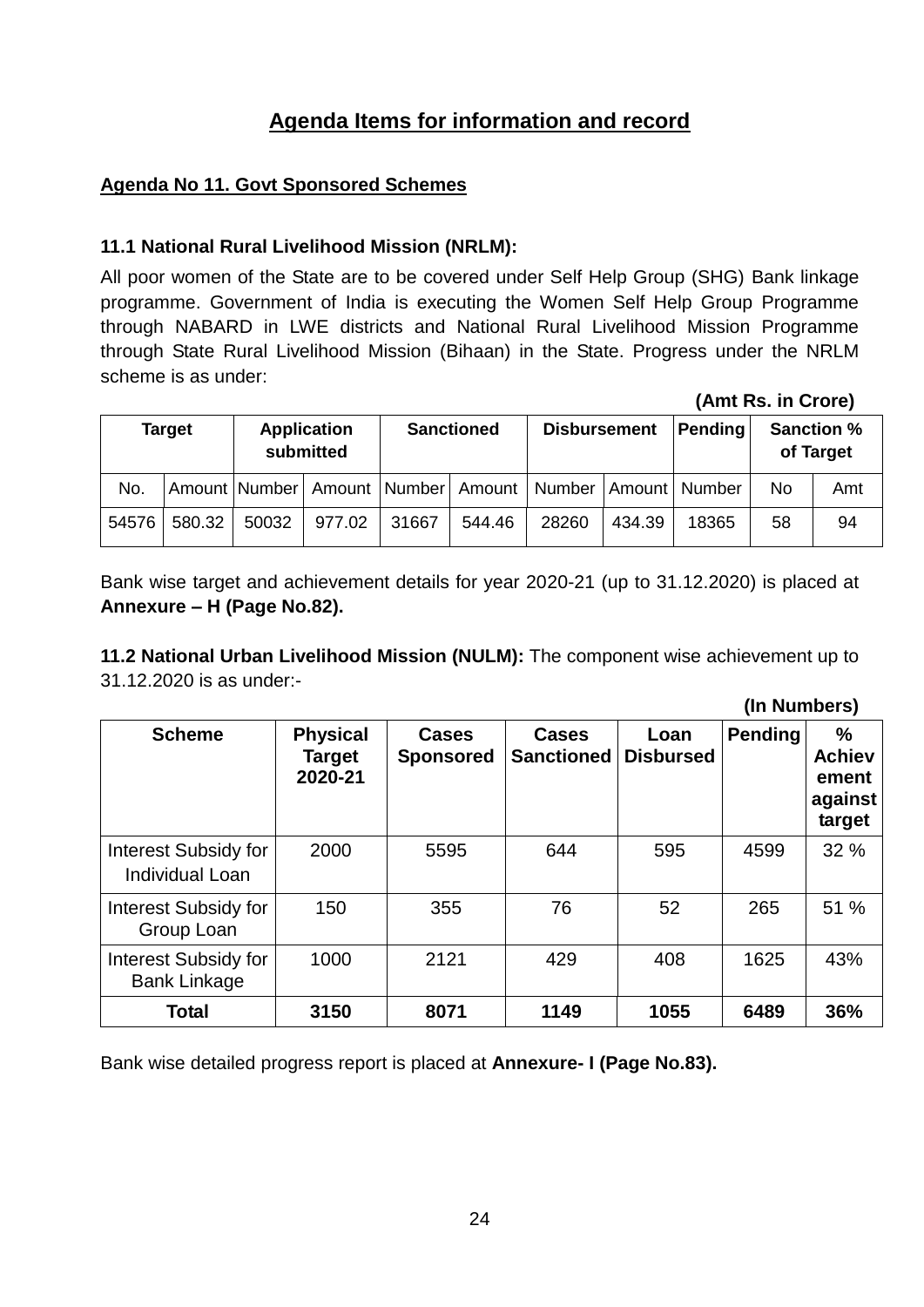**11.3 Antyodaya Swarojgar Yojana and Adivasi Swarojgar Yojana:** The achievement under Antyodaya Swarojgar Yojana and Adivasi Swarojgar Yojana for 2020-21 up to 31.12.2020 is as under: -

| Sr.<br><b>No</b> | <b>Scheme</b>                 | <b>Physical</b><br><b>Target</b><br>2020-21<br>(No) | <b>Cases</b><br><b>Sponsored</b><br>(No) | <b>Cases</b><br><b>Sanctioned</b><br>(No) | <b>Cases</b><br><b>Pending</b><br>(No) | $\frac{0}{0}$<br><b>Achievem</b><br>ent<br>against<br>target |
|------------------|-------------------------------|-----------------------------------------------------|------------------------------------------|-------------------------------------------|----------------------------------------|--------------------------------------------------------------|
| 1                | Antyodaya Swarojgar<br>Yojana | 6000                                                | 8194                                     | 2795                                      | 4628                                   | 47 %                                                         |
| 2                | Adivasi Swarojgar<br>Yojana   | 2000                                                | 5392                                     | 1896                                      | 3023                                   | 95%                                                          |
|                  | Total                         | 8000                                                | 13586                                    | 4691                                      | 7651                                   | 59%                                                          |

Bank wise detailed progress report is placed at **Annexure- J (Page No.87).**

**11.4 Dairy Entrepreneurship Development Scheme (State Government):** The Scheme is run by Department of Veterinary, Government of Chhattisgarh. The progress under the scheme up to 31.12.2020 is as under:-  $\lambda$  and  $\lambda$  in lack  $\lambda$ 

|                       |     |                         | (Amt in lac)          |
|-----------------------|-----|-------------------------|-----------------------|
| Target                |     | <b>Cases Sanctioned</b> | <b>Sanction %</b>     |
| <b>Subsidy Amount</b> | No  | Subsidy Amount          | <b>Subsidy Amount</b> |
| 1639.90               | 228 | 1157.14                 | 70.56                 |

District wise detailed progress report is placed at **Annexure- J1 (Page No.89).**

#### **11.5 Prime Minister's Employment Generation Programme (PMEGP):**

Performance under PMEGP up to 31.12.2020 is as under:

|                             |                                  |                                                                     |                                                                 |                                     |                                                | (Rs. In Crore)                                                                  |
|-----------------------------|----------------------------------|---------------------------------------------------------------------|-----------------------------------------------------------------|-------------------------------------|------------------------------------------------|---------------------------------------------------------------------------------|
| <b>Scheme</b>               | <b>Target</b><br>(No)<br>2020-21 | <b>Target</b><br><b>Margin</b><br><b>Money</b><br>(Amt in<br>Crore) | Case<br>sponsored<br>(No of App.<br><b>Forwarded</b><br>to Bank | <b>Cases</b><br>sanctione<br>d (No) | Amt of<br><b>Sanction</b><br>(Margin<br>Money) | %Achievement<br>against target in<br>term of<br>Sanction(No)<br>(%Margin Money) |
| <b>PMEGP</b><br><b>DIC</b>  | 1140                             | 34.21                                                               | 6045                                                            | 1177                                | 24.99                                          | 103 %<br>(73%)                                                                  |
| <b>PMEGP</b><br><b>KVIB</b> | 887                              | 26.61                                                               | 2717                                                            | 639                                 | 14.88                                          | 72 %<br>(56%)                                                                   |
| <b>PMEGP</b><br><b>KVIC</b> | 507                              | 15.21                                                               | 981                                                             | 257                                 | 8.10                                           | 51 %<br>(53%)                                                                   |
| <b>Total</b>                | 2534                             | 76.03                                                               | 9743                                                            | 2073                                | 47.97                                          | 82 % (63%)                                                                      |

Bank wise detailed progress report is placed at **Annexure- K (Page No.90).**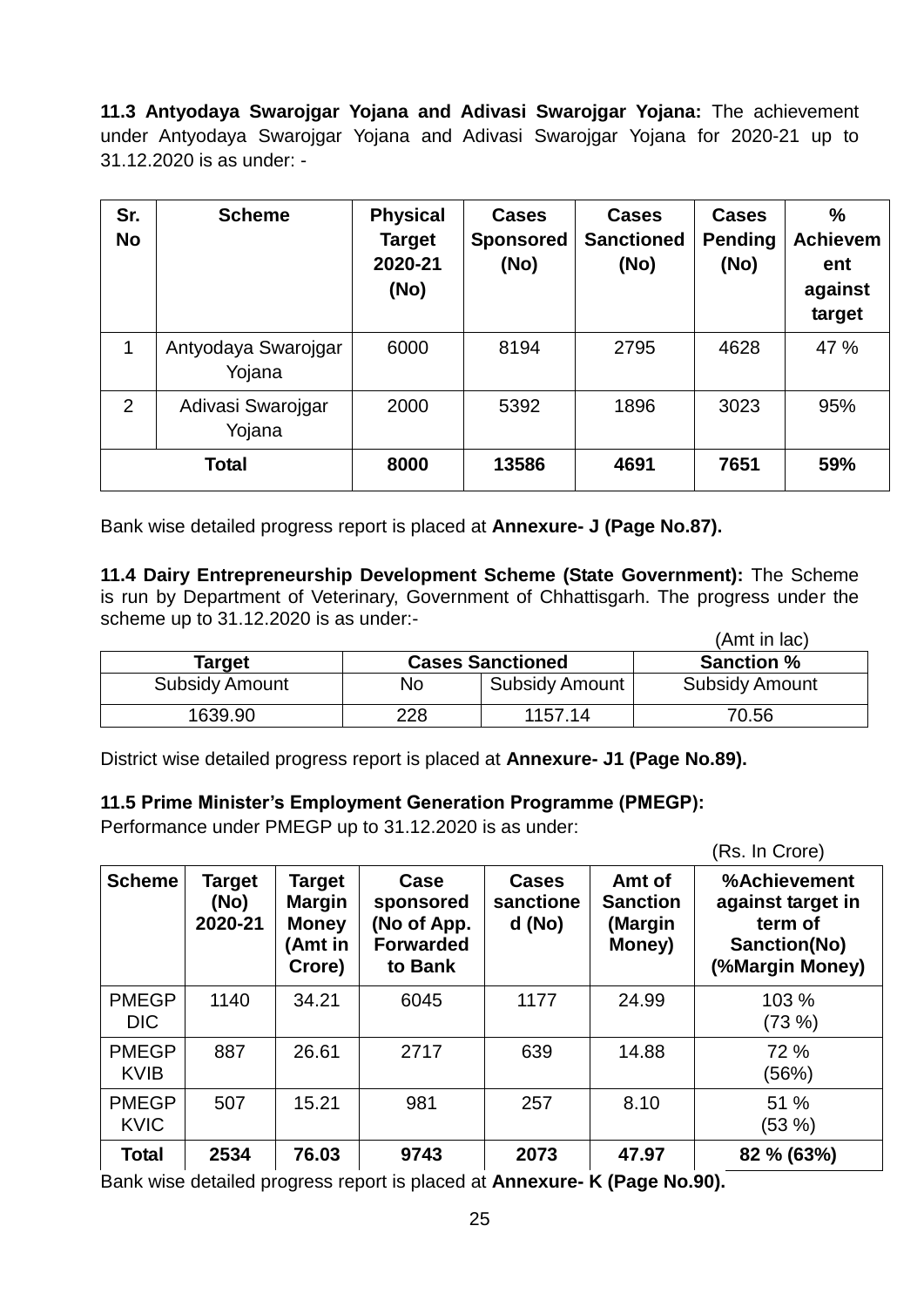**11.6 Mukhya Mantri Yuva Swarojgar Yojana:** To promote the entrepreneurship in youth, State Government had launched this scheme in year 2013. The progress upto 31.12.2020 is as under:

| Target | No of Cases | Cases       | Disbursed by | $\%$           | %           |
|--------|-------------|-------------|--------------|----------------|-------------|
|        | Submitted   | Sanctioned  | the Bank     | Achievement    | Achievement |
|        |             | By the Bank |              | (Disbursement) | (Sanction)  |
| 600    | 2089        | 340         | 89           | 15             | 56          |
|        |             |             |              |                |             |

Bank- wise, District –wise achievement details are placed **at Annexure – L (Page No.94).**

**11.7 Pradhan Mantri Mudra Yojana (PMMY):** All Banks have received targets from their respective head offices. District- wise targets were worked out as advised by the Department of Industries, Government of Chhattisgarh and forwarded to all Banks and Nodal Offices of C.G. Government. The financial target has been distributed amongst three variants viz. Shishu, Kishore and Tarun in the proportion of 70:20:10, so that the maximum no of beneficiaries could be covered under PMMY.

#### **The Targets assigned to all Banks in the State under PMMY for 2020-21 is as under:**

| <b>Particulars</b>                  | <b>Target Set</b> |
|-------------------------------------|-------------------|
| Physical Target (No of Application) | 518521            |
| Financial Target (Rs in Crore)      | 3300.00           |

**Scheme component – wise target:** Component- wise achievement under PMMY for 2020- 21 upto 31.12.2020 is as under:

|               |           |               |           |                |              |        | (Amt in Crore) |         |
|---------------|-----------|---------------|-----------|----------------|--------------|--------|----------------|---------|
|               |           | <b>Shishu</b> |           | <b>Kishore</b> | <b>Tarun</b> |        | Total          |         |
|               | <b>No</b> | Amt           | <b>No</b> | Amt            | No           | Amt    | No             | Amt     |
| <b>Target</b> | 484529    | 2310.00       | 27659     | 660.00         | 6333         | 330.00 | 518521         | 3300.00 |
| 2020-21       |           |               |           |                |              |        |                |         |
| Achieve       | 179893    | 418.87        | 63964     | 995.27         | 11957        | 863.96 | 255814         | 2278.10 |
| ment          | (37%)     | (18%)         | (231%)    | (151%)         | (188%)       | (262%) | (49%)          | (69%)   |
| against       |           |               |           |                |              |        |                |         |
| Target        |           |               |           |                |              |        |                |         |
| <b>NBFC</b>   | 226959    | 700.71        | 16394     | 122.49         | 127          | 8.65   | 243480         | 831.85  |
|               |           |               |           |                |              |        |                |         |
| <b>Total</b>  | 406852    | 1119.58       | 80358     | 1117.76        | 12084        | 872.61 | 499294         | 3109.95 |
|               |           |               |           |                |              |        |                |         |

Overall achievement up to 31.12.2020 is 69 % in terms of amount and 49 % in terms of number (Excluding NBFC). Bank- wise achievement details are placed **at Annexure - M (Page No. 96).**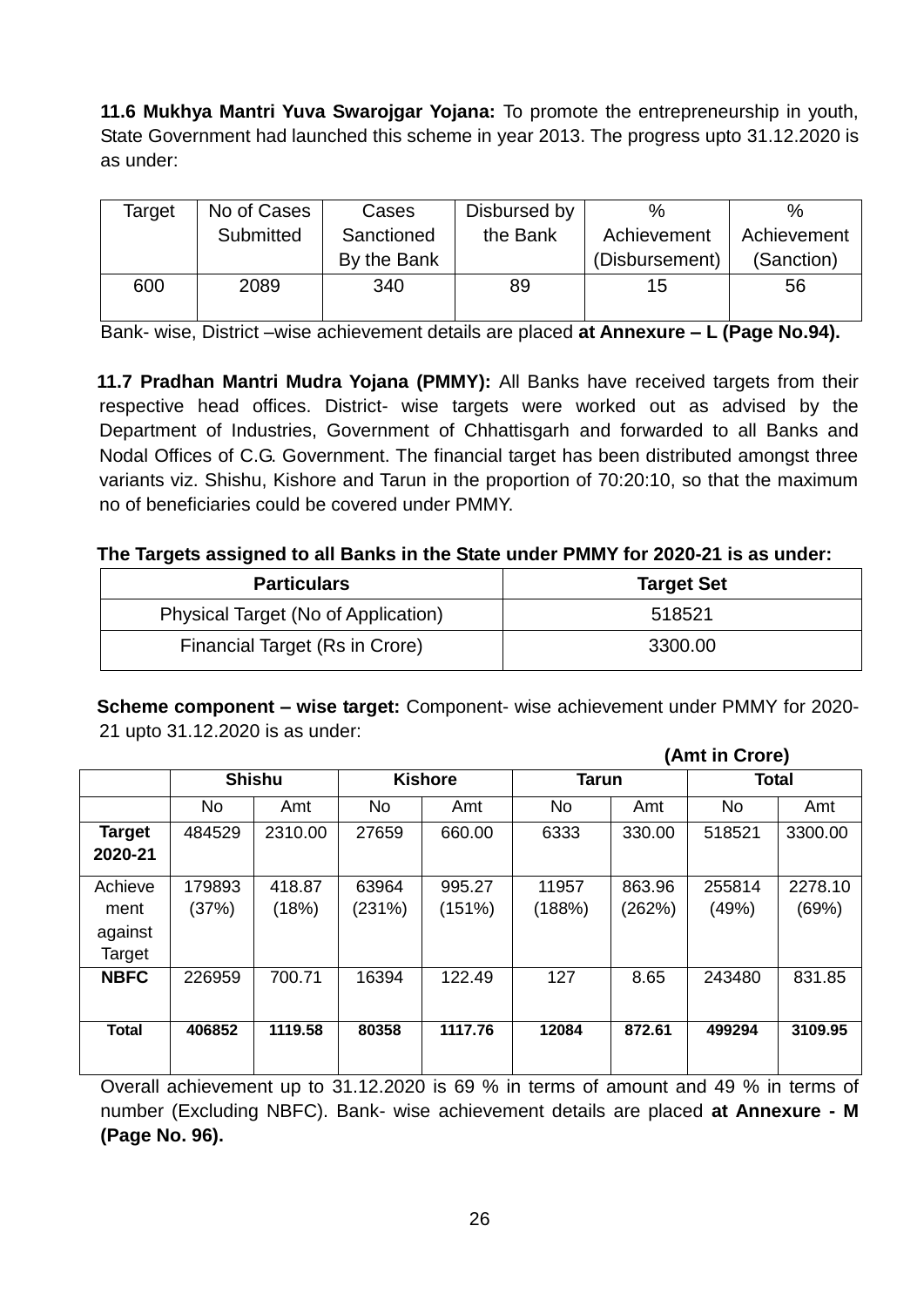**11.8: Stand-Up India:** 2,097 branches of 31 banks are eligible under Stand-Up India Scheme.

|                        | No of Bank (Branches)    | <b>Total No of Cases</b> |
|------------------------|--------------------------|--------------------------|
| Target                 | 31 (2097)                | 4,194                    |
| Performance            | 11 Bank                  | 67                       |
| % Achievement          | $\overline{\phantom{a}}$ | 1.60 % (Amt of Rs.15.91) |
|                        |                          | Crores sanctioned)       |
| No of Cases received   |                          | 67                       |
| No of Cases Sanctioned |                          | 67 (100 %)               |

**Performance under Stand-Up India scheme up-to 31.12.2020 is as under:**

Bank- wise, district-wise achievement details are placed at **Annexure- M-1 (Page No.98)**

**11.9: Mukhyamantri Uchh Siksha Rin Byaj Anudan Yojana (MMUSRBAY) Education Loans: -** The scheme run by Department of Technical Education, CG Government is in force since 2012-13. Under this scheme a financial assistance in the form of interest subvention is extended to borrowers of Education loan whose family income is up to Rs.2.00 lac per annum. Canara Bank is the nodal Bank for management of lodgement and disbursement of interest subvention claims.

### **Final Claims under MMUSRBAY for 2019-20 is as under:**

(Rs. in Lacs)

|            |                          |           |                                          | ו הסגווו במט             |
|------------|--------------------------|-----------|------------------------------------------|--------------------------|
| Category   | No of<br><b>Accounts</b> | Liability | <b>Interest on Loan</b><br><b>Amount</b> | <b>Net subsidy claim</b> |
| General    | 689                      | 1265.34   | 147.04                                   | 132.10                   |
| <b>OBC</b> | 963                      | 1770.04   | 197.89                                   | 190.82                   |
| <b>SC</b>  | 241                      | 459.71    | 46.85                                    | 45.07                    |
| <b>ST</b>  | 167                      | 756.50    | 35.53                                    | 34.74                    |
| TOTAL      | 2060                     | 4251.60   | 427.31                                   | 402.73                   |

Bank- wise achievement details are placed **at Annexure - N (Page No. 100).**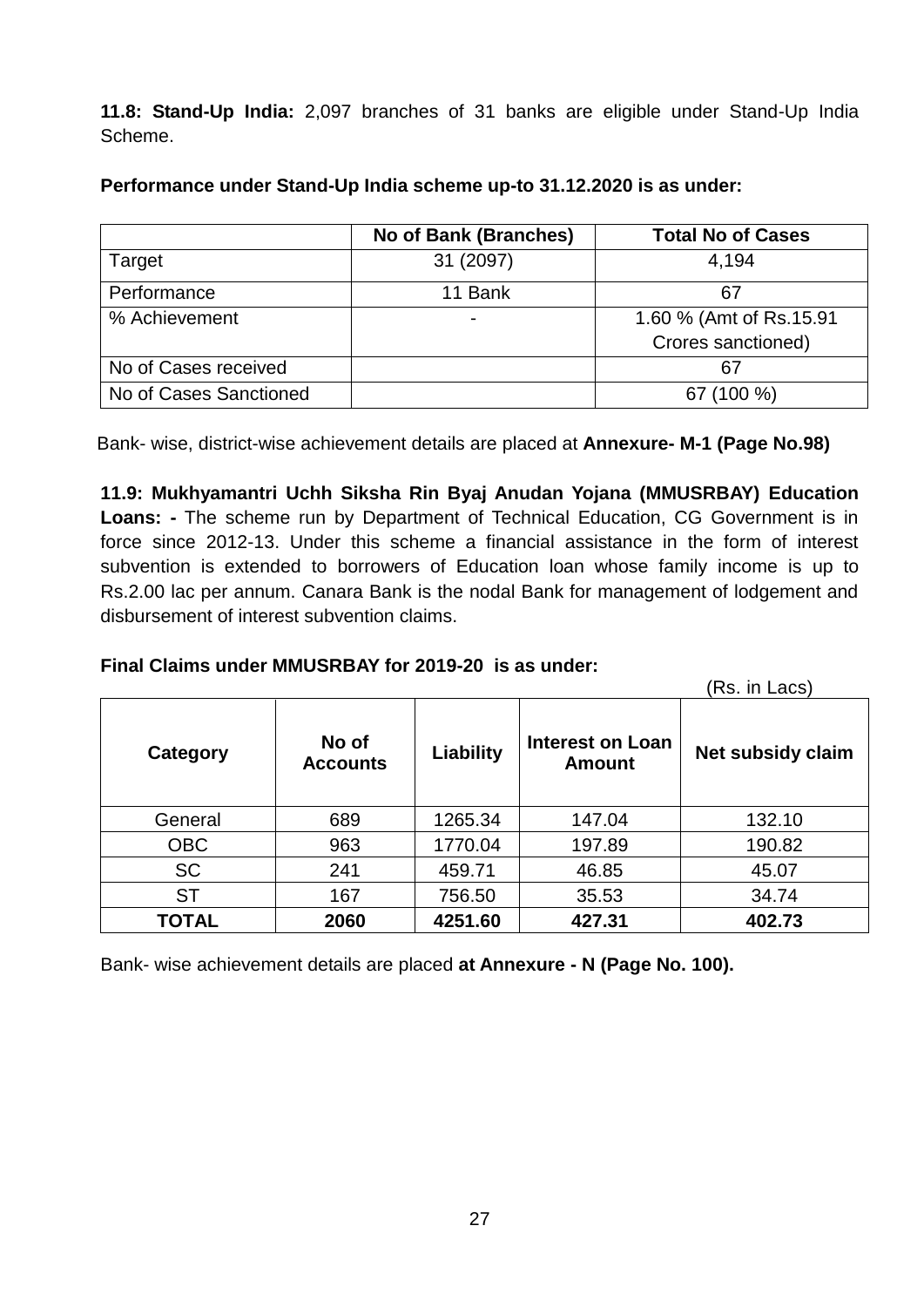### **Agenda No. 12: Progress under various Digital delivery channels:**

| Sr.<br><b>No</b> | <b>Scheme</b>      | As on<br>08.11.2016 | As on<br>31.12.2020 | Growth    | <b>State Growth %</b> |
|------------------|--------------------|---------------------|---------------------|-----------|-----------------------|
|                  | POS (Installed)    | 17,670              | 73,025              | 55,355    | 313                   |
| 2                | Debit Card         | 1,39,94,179         | 1,86,02,078         | 46,07,899 | 33                    |
| 3                | Mobile Banking     | 6,44,306            | 27,41,896           | 20,97,590 | 326                   |
| $\overline{4}$   | Internet Banking   | 10,52,685           | 35,20,884           | 24,68,199 | 234                   |
| 5                | <b>Credit Card</b> | 86,814              | 2,39,083            | 1,52,269  | 175                   |

Progress under various digital delivery channels up to 31.12.2020 are as under:

Bank-wise detailed progress is placed at **Annexure- O (Page No.101).**

**Progress in Mahasamund Digital District:** On the recommendations of the high level committee on deepening of digital payments and with a view to encourage digitization of payments and enhance financial inclusion through digitization, SLBCs were advised to setup a "Sub Committee on digital payments". Accordingly, a subcommittee on digital payments was formed at SLBC Chhattisgarh. In the first meeting of the subcommittee held on 04.11.2019 the Mahasamund district was identified for full digitization as per the direction received from the IBA and RBI in the State of Chhattisgarh.

Current status of digitization in Mahasamund District as on 31.01.2021 is placed at **Annexure- O1 (Page No.102)**

**Agenda No. 13: Financial literacy camps by Rural Branches and Financial Literacy Centres (FLCs):**

Financial Literacy is a regular activity of Banks. In Chhattisgarh 34 FLCs have been established in 28 districts. As per guidelines received from Reserve Bank of India vide RBI Circular No RBI/2015-16/286 Dated 14.01.2016 it has been advised by the RBI that, subsequent to the financial inclusion efforts by RBI and opening of accounts by banks through the PMJDY, considerable ground has been covered in the field of financial inclusion. Going forward, the focus is going to be on keeping the accounts already opened as operational.

**Progress Report:** 132 Special Camps and 212 target specific camps were organized for the Dec 20 Quarter. During the quarter from Sept 20 to Dec 20 rural branches have organized 1563 camps for spreading Financial Literacy in the state.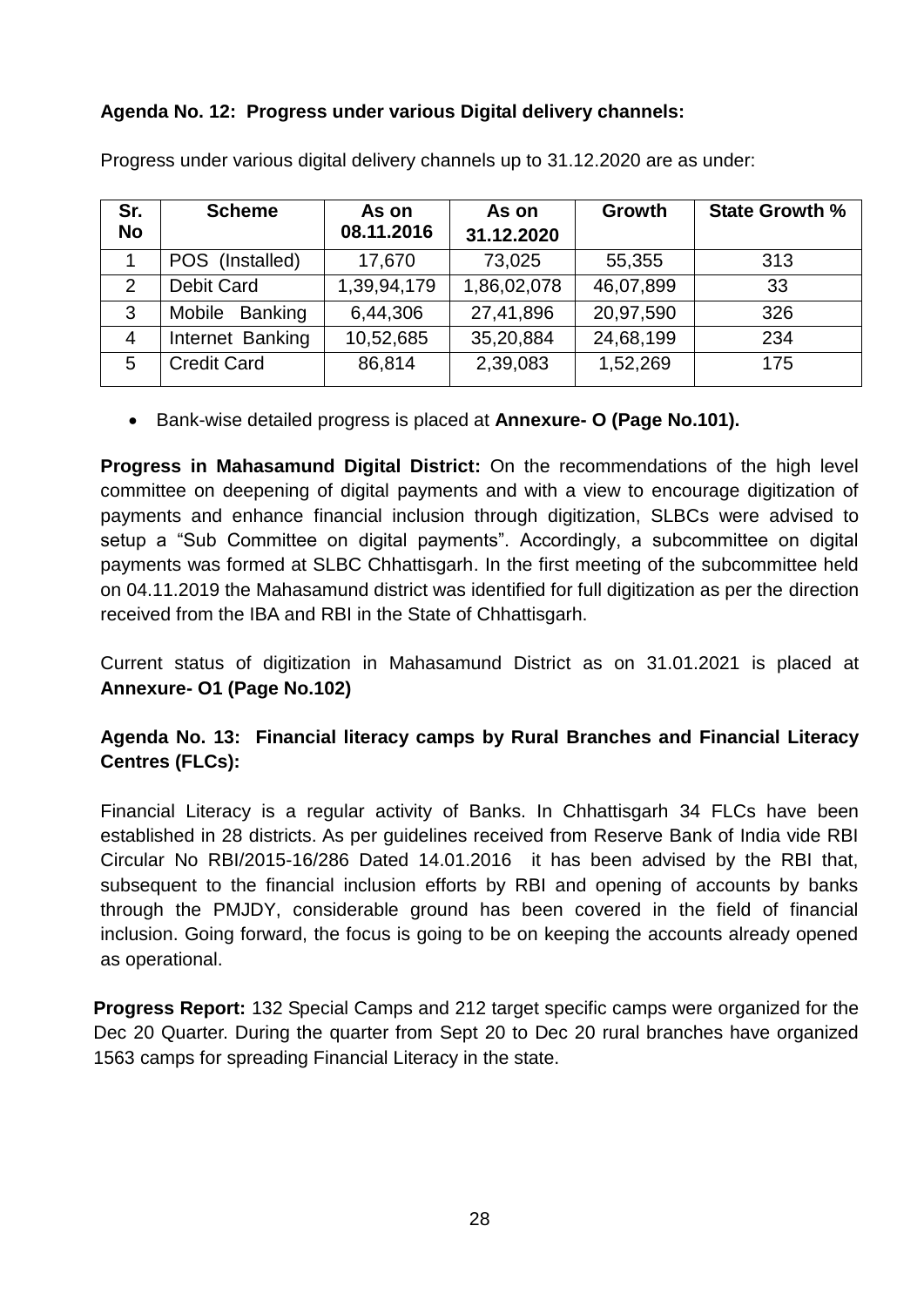# **Agenda No.14 - KCC Loan & Crop Insurance under Pradhan Mantri Fasal Bima Yojana**

During the year 20-21 1,45,164 new KCC cards amounting to Rs. 1,370.66 Crores were issued by Banks in Chhattisgarh.

(Amount Rs. in Crores)

| Outstanding as on Dec 20 |                           |  |  |
|--------------------------|---------------------------|--|--|
| No of KCC                | <b>Amount Outstanding</b> |  |  |
| 21,03,051                | 9,363.64                  |  |  |

Details of Bank wise information of KCC are shown in **table No 8a (Page No.150).**

**KCC TO PM-KISAN BENEFICIARIES:** The Government of India had launched a drive in the month of February, 2020 to provide Kisan Credit Cards (KCCs) to PM-KISAN beneficiaries who do not have KCC. PM-KISAN beneficiaries who already have existing KCC can also approach their bank branch for enhancement of limit if required.

There are 23.60 lakh PM-KISAN beneficiaries in the State. Banks have issued 21.03 lakh KCC up to 31.12.2020. For KCC saturation Banks have to cover additional 2.57 lac Farmers. We request the department of Agri to arrange to provide District wise list of remaining farmers for effective follow-up and sanction of KCC.

**Progress under KCC to Dairy farmers & Fisheries:** The Government of India has launched a special drive for providing Kisan Credit Cards to dairy farmers associated with milk unions and milk producing companies. The objectives of the campaign are:-

i. To cover all farmers who are members of dairy cooperative societies and associated with different milk Unions and who do not have KCC.

ii. Farmers who already have KCC can get their KCC credit limit enhanced as per extant criteria.

There are 31,445 members associated with 1,106 Dairy Cooperative Societies (DCSs) in the State. These societies are mainly associated with CG Govt milk Federation "Devbhog". Banks in Chhattisgarh have sanctioned 6518 cases for Rs. 55.88 Cr and disbursed Rs. 40.72 Cr till 15.02.2021 under this scheme.

Further, Banks have sanctioned 512 cases for Rs. 6.28 Cr till 31.01.2021 under KCC for fisheries.

### **Pradhan Mantri Fasal Bima Yojana:**

**Kharif & Rabi 2020-23:** For implementation of PMFBY Department of Agriculture, Government of Chhattisgarh has issued notification vide its notification No. 2976/AF-02/01/PMFBY/2020/14-2 dated 16.06.2020 **(**Copy circulated among member Banks and LDMs and also uploaded on SLBC, Chhattisgarh web Portal for meticulous Compliance).